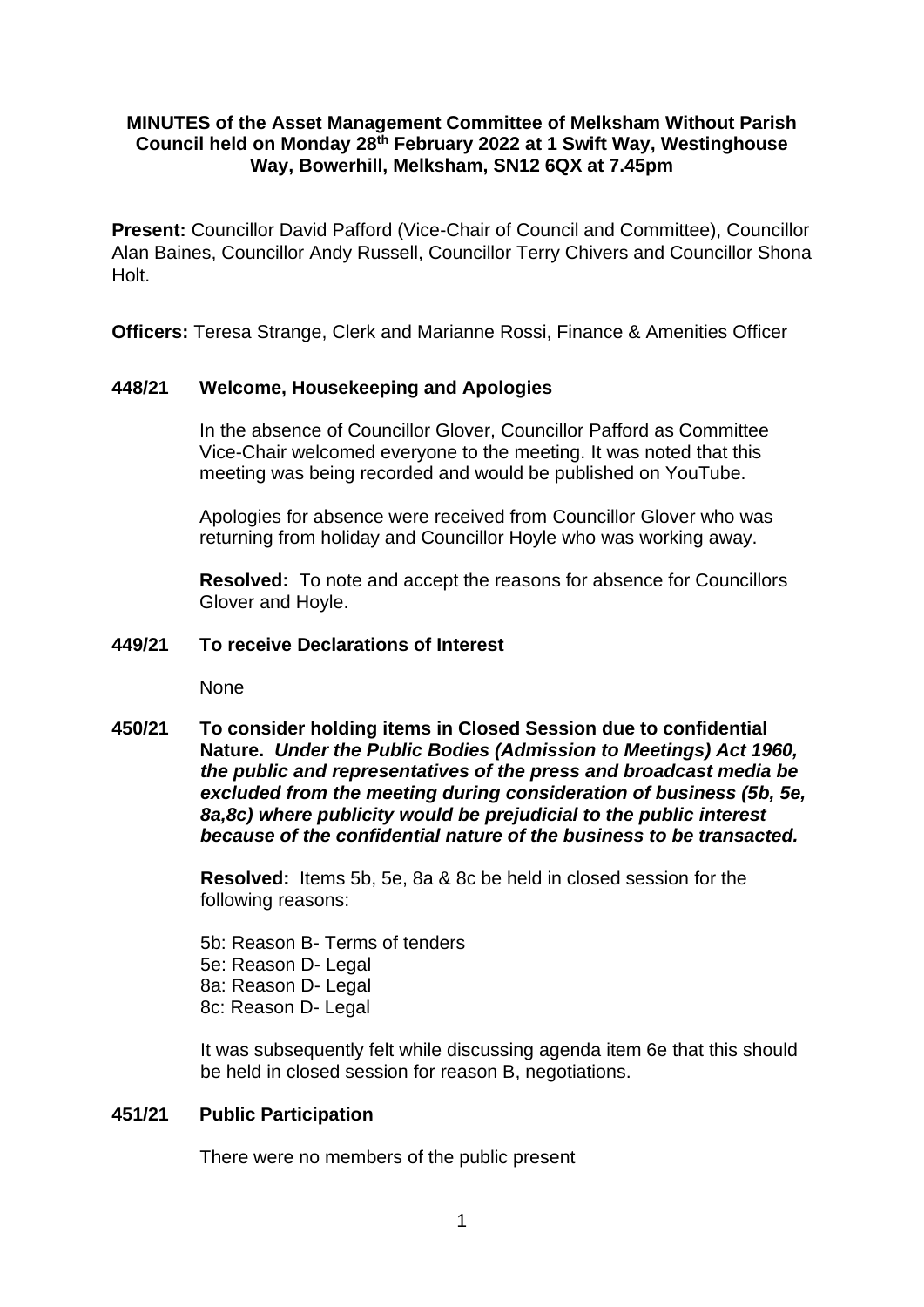## **452/21 Play Area, MUGAs (Multi Use Games Area) & Public Open Spaces**

## **a) To review latest quarterly play area inspection report and consider any actions required**

Members reviewed the latest quarterly play area inspection report undertaken; it was noted that these were dated  $5<sup>th</sup>$  January 2022. The Clerk advised that there wasn't anything in particularly to raise with regards to issues highlighted in the report, with most items either being rated as very low risk or low risk. She advised that officers had given a copy of the reports to the Caretaker to go through and undertake the necessary repairs.

It was explained that even though the council resolved not to receive the large annual play area reports anymore, unless officers needed to draw something to their attention, she felt that it was still useful for the committee to receive the quarterly reports so that members could get a feel of what the current issues were and what may need replacing in the short-term future.

The Clerk explained that officers were still not convinced with regards to the reporting on these reports as there appears to be a delay between the inspection and when the council were receiving the reports. Officers had hoped that the council would receive the reports in real time so that officers could determine what the current issues were at that time and organise the appropriate works. This then causes confusion as to whether the issue has already been attended to by the Caretaker in the delay between the inspection and officers receiving the reports. Members felt that officers needed to highlight this to Id Verde and ask for the reports to be received in a timelier manner to resolve this issue.

The Clerk advised members that officers had raised an issue with Id Verde with regards to the safety surfacing cleaning that they undertook in December, as algae on all of the parish play area surfacing had been identified in this report. She explained that officers had asked for clarification on whether this had been undertaken and if so, why this was still being reported as an issue if it had only been done such a short time ago, considering that the inspection reports were dated early January.

Following a conversation with Id Verde it was understood that as this issue was identified in the previous report, it would still be left on the current report, but under the defect tracking section it should state 'completed', this should then take this issue off of the next quarterly report. Officers have highlighted to Id Verde that it does not say 'completed' under this section of the reports which Id Verde will investigate and correct in the future.

The Clerk reported that following a subsequent conversation with the Caretaker she was unsure whether all of the play areas had been cleaned. She advised that the Caretaker had explained that when he had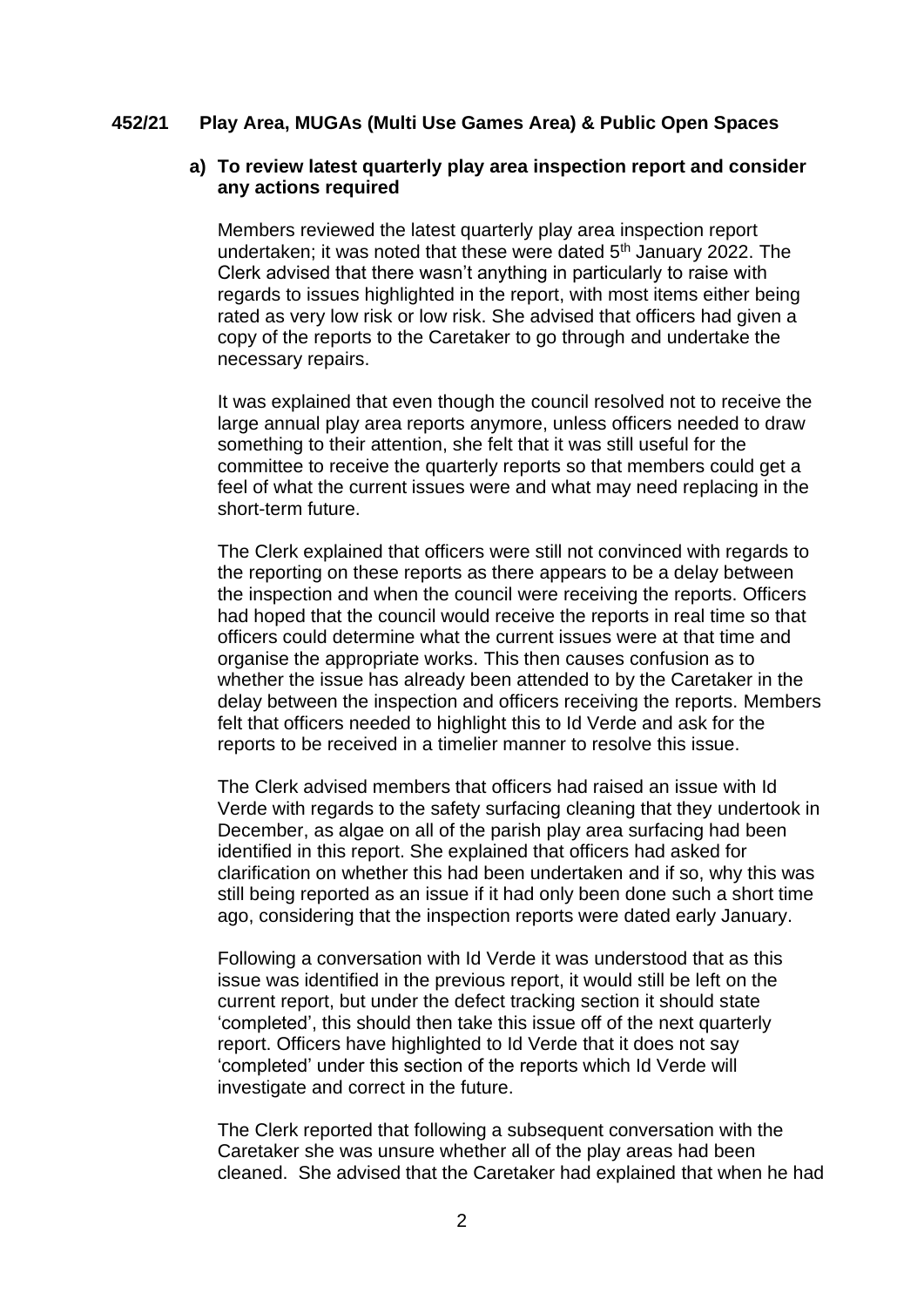gone into some of the play areas, he could clearly see that they had been done, whereas he wasn't so sure with some of the others. He was going to report back to the officers following his checks this week. The Clerk advised members that following this, she has put a hold on the council paying the invoice for the clean until it could be established whether all of the play areas had in fact been cleaned before Christmas.

Councillor Baines highlighted that the timing of gate closures seemed to appear on the quarterly reports on a regular basis even though the Caretaker has gone around and checked them all following a report, so this would need clarifying as this can't constantly be an issue.

Members felt that there appears to be a continual problem with the reporting of the play areas and this needed to be followed up with Id Verde to rectify.

**Recommendation 1:** Officers to follow up with Id Verde in regards to requesting for prompt reporting of the parish play areas so that the council receive notification of the issues identified at the play areas in real time.

**Recommendation 2:** Officers to seek clarification from Id Verde as to whether the safety surfacing was cleaned on all of the parish play areas as contracted. Until this has been determined the council should hold off paying the invoice.

#### **b) To approve quotation for safety surfacing clean on play areas and MUGAs to get ready for Spring usage**

It was noted that this committee had delegated powers from the Full Council (Min.428/21f) to approve a quotation for this work to be undertaken so that it could be done in this financial year as there was monies available and before the Easter school holidays. Following the discussion under agenda item 5a the council were still determining whether all play areas were cleaned on the last occasion.

The Clerk explained to members that the reason the council clean the surfacing is to ensure that it is kept porous which extends its life, as well as reducing the slipperiness of the surface.

Members reviewed the following three quotes for the safety surfacing clean of the play areas and MUGAs:

Quotation A: £3,600.00 + VAT (Based on parish council supplying water) Quotation B: £5,057.88 + VAT (Based on parish council supplying water) Quotation C: £3,810.54 + VAT (Supplying own water)

Members discussed the quotations and felt that the best one was quotation A, although it was acknowledged that the parish council would have to provide the water. Although it was noted that quotation C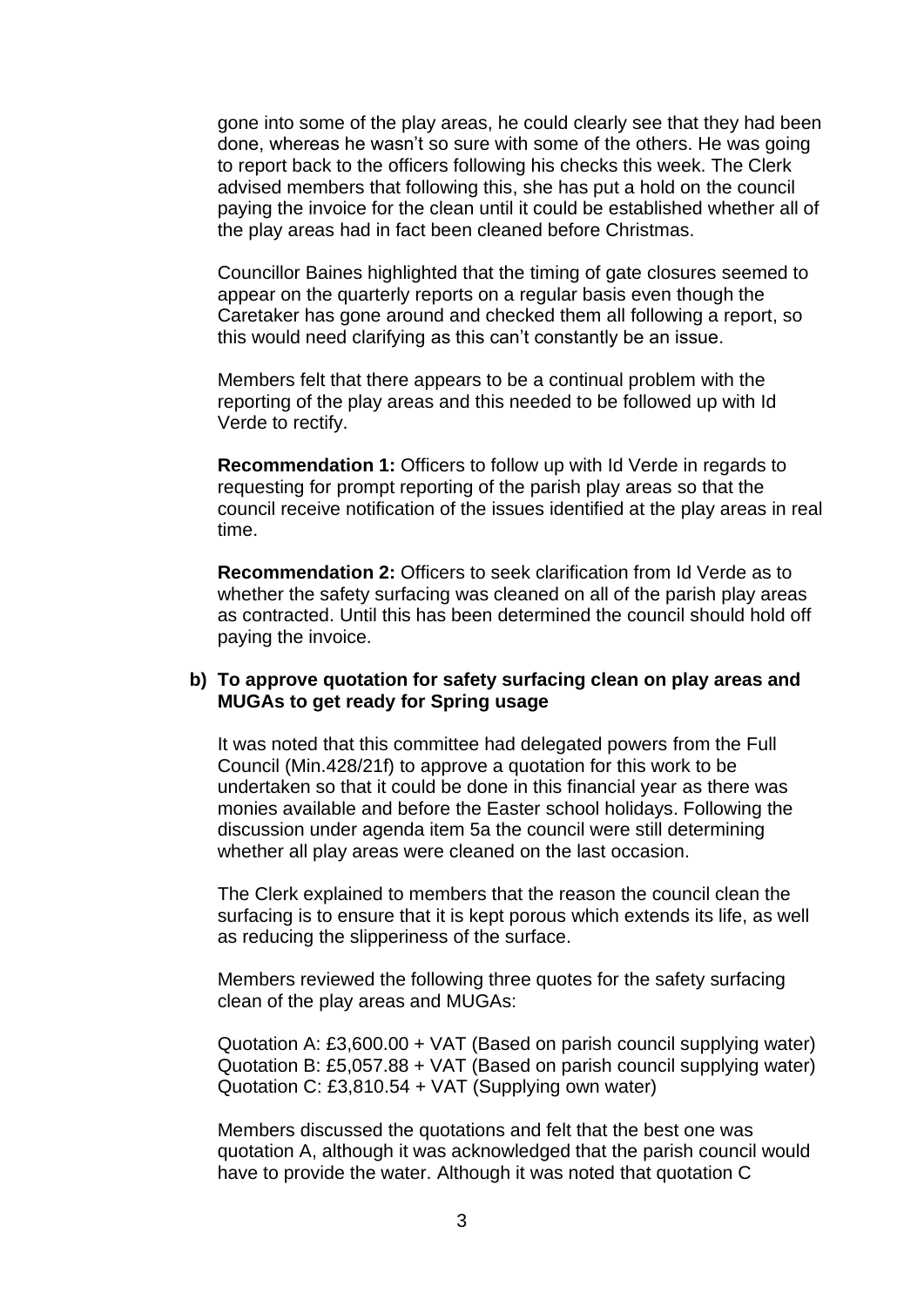provided their own water, it was still considered that quotation A was the best value out of the quotations received.

The Members discussed how they should proceed with this as officers were still clarifying whether the last safety surfacing clean was done. Members felt that in respect of the previous safety surfacing clean, if the council were certain that not all of the play areas had been done, this should be taken off of the bill.

It was felt that the safety surfacing did need to be done to get ready for the summer usage, in particular the MUGAs as they were only cleaned once a year.

**Resolved:** The parish council appoint Vita Play (Quotation A) at a cost of £3,600 plus VAT to undertake the safety surfacing clean on all of the play areas and MUGAs in the parish.

## **c) To consider request for additional lighting around Hornchurch Road Public Open Space**

The Members considered the request received from BRAG (Bowerhill Residents Action Group) for additional lighting around Hornchurch Road Public Open Space. It was noted that this request was only for a small section of the footpath, between the hedge and copse near the play area, which can make the area very dark at night.

The Clerk explained to new members of the committee that the open space previously had a footpath around three sides of the space which has street lighting, however the parish council subsequently put in a footpath around the fourth side so that people could walk round in a circular route, this was the reason why there was no lighting around that side. It was noted that this was Wiltshire Council owned land so was not owned by the parish council, but the parish council did manage the play area, install the footpath and mow the grass.

Councillor Pafford queried whether any additional lighting could cause a distraction to residents nearby. The Clerk advised that if some low-level lighting was put in, it shouldn't cause too much of a distraction to residents.

Councillor Baines queried where the nearest electricity supply was, he advised that providing the cabling from the nearest connection point to the electricity supply and then to the position of the lights may cost significantly more than the lights themselves.

Councillor Holt suggested that the council could consider investigating whether it was possible to open up the vegetation in that area so that there wasn't such a dark tunnel through.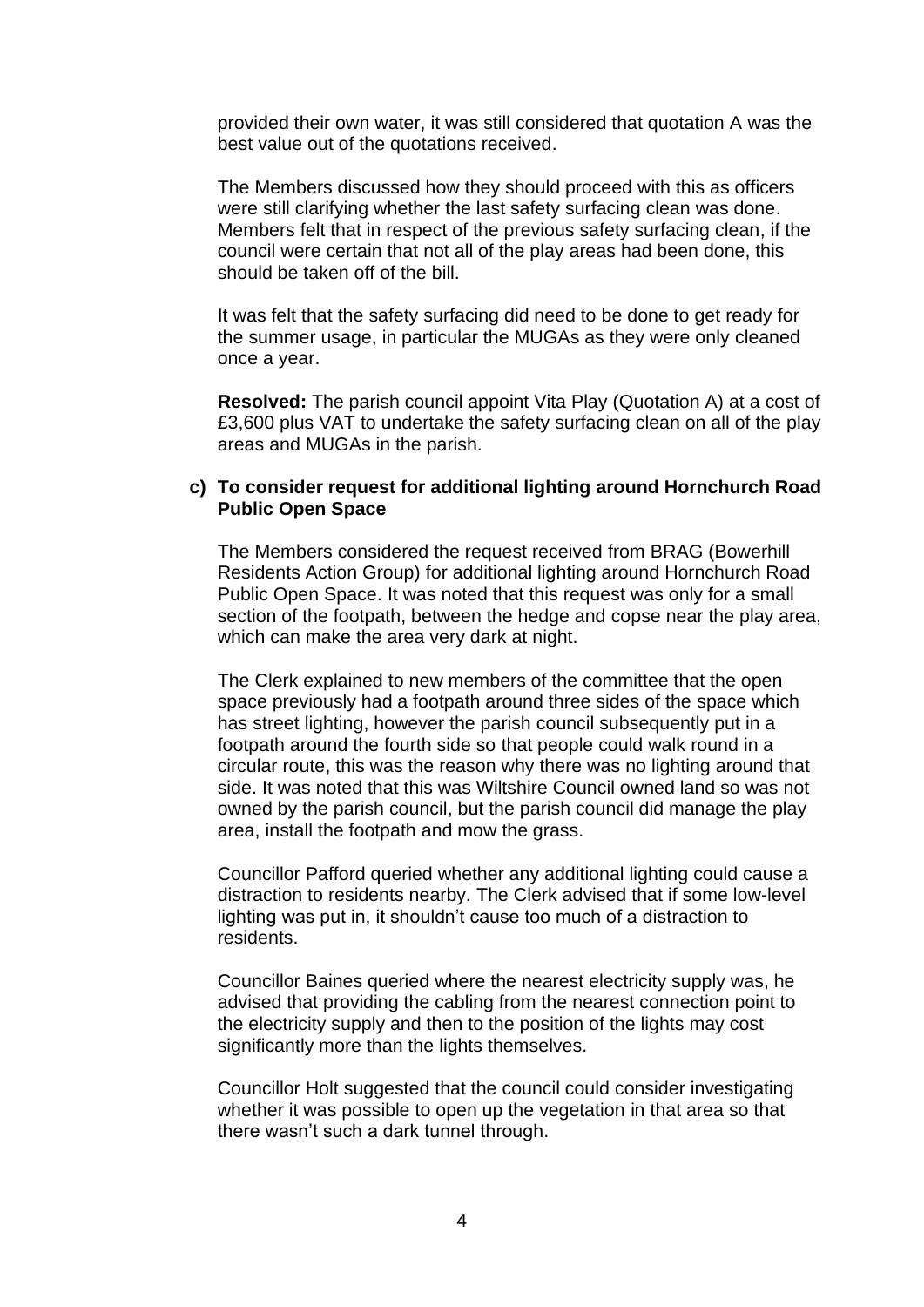The Clerk also wondered as it was such a small patch whether some type of solar lighting could be considered. It was noted that solar lighting may not get enough sun light, however it was suggested that if this type of lighting went either side of the copse it could potentially give enough light coverage to resolve this issue.

Members felt that they needed more time to investigate this item and suggested that a meeting could be arranged with BRAG to meet at the site to investigate the viability of the options mentioned above.

**Recommendation:** To arrange a meeting with BRAG to investigate suitable ways to resolve the issue with the dark patch at Hornchurch Road Public Open Space footpath and bring back options with costings to the council for further consideration.

# **d) To note complaint received regarding noise of closing gate at Kestrel Court Play Area and consider any action to be made**

The Clerk reported that there had been a few complaints from residents regarding the noise of the closing gate at Kestrel Court Play Area. It was noted that this was not the gate near Matty's Burger (ex Fish & Shop), but the second gate nearer to the houses. She explained that previously the metal struts needed replacing on the gate and at the time it was considered a more cost-effective solution for the council to put the red polymer sheets on the gate rather than replacing the struts.

She explained that Councillor Glover received a complaint while undertaking the play area check at Christmas and raised this issue with the Clerk. The Clerk advised that the gate has to self-close for safety reasons. Councillor Baines understood that it was not the gate banging against the stop, but the panels rattling on the gate and wondered whether the Caretaker could put something between the panels to try and resolve this issue. Members felt that apart from asking the Caretaker to do this, there was no further action to be undertaken.

**Recommendation**: To ask the Caretaker to put something between the panels on the gate to try and stop them from rattling.

# **e) To note correspondence received regarding Beanacre Play Area access**

Members noted the correspondence received from St Barnabas Church with regards to the parish council's legal right of access to Beanacre Play Area. Members noted that following on from the previous meeting where the Clerk was tasked with sending a copy of the memorandum to the lease to St Barnabas Church, they have acknowledged that the parish council does have a legal right of access through the car park and through where the boules court was now located to access the 5-bar gate.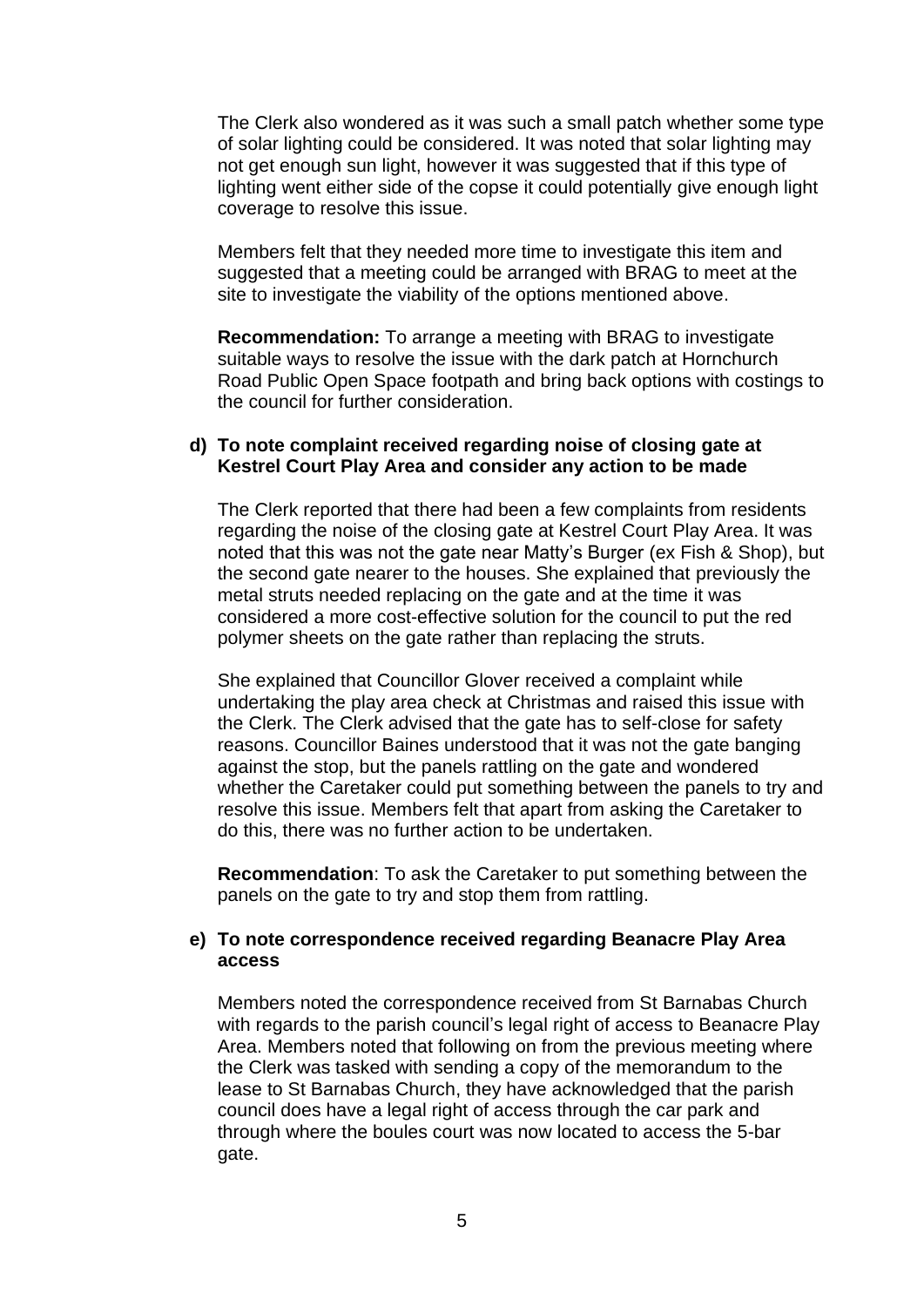The Clerk explained that although the grass cutting contractors using tractors were able to access the play area without going over the boules court, which was located across the right of access, it did not work for other contractors who may need to access, such as for the safety surfacing cleaning. She explained that their vehicle would have gallons of water in which, especially on a wet day, would make it impossible for them to get around without using the council's legal right of access route. Any play equipment or safety surfacing replacement would also require the use of different, often heavy, vehicles.

Members felt that the Clerk needed to go back to St Barnabas Church to thank them for acknowledging that the parish council does have a legal right of access and explain that the council will continue to exercise their right to use this access. It should be clearly explained that the council does not only use the access for grass cutting, but also for any repairs which may need doing on play equipment and surfacing cleaning in the play areas.

Councillor Baines queried whether it specified in the memorandum what the legal right of access was for as, it was referenced in the correspondence from St Barnabas Church that this was only for contractors to access to undertake grass cutting. The Clerk advised that this would be something she would need to research.

**Recommendation:** The Clerk to respond to St Barnabas Church and thank them for their correspondence in acknowledging that the council does have a legal right of access to the play area and advise them that the council will continue to exercise this. This should clearly state that the council does not only use this access for grass cutting, but also for other contractors to access to undertake works in the play area.

## **453/21 QEII Diamond Jubilee Sports Field & Pavilion** *(known informally as Bowerhill Sports Field):*

## **a) To approve quotation to clear the blocked ditch/ culvert along the boundary with Knorr Bremse**

The Clerk explained that the ditch was blocked with debris from a recent storm along the boundary with Knorr Bremse which was affecting the waterflow, although this was not completely blocked, the work did need doing due to the fact that if the culvert did become completely blocked the water would have nowhere to go and flood the sports field. This would of course not only have repercussions for organisations who have booked to use the field but also on the parish council's income from these bookings. The Caretaker had walked the boundary and cleared as much as he could, but it was a much larger job for him to do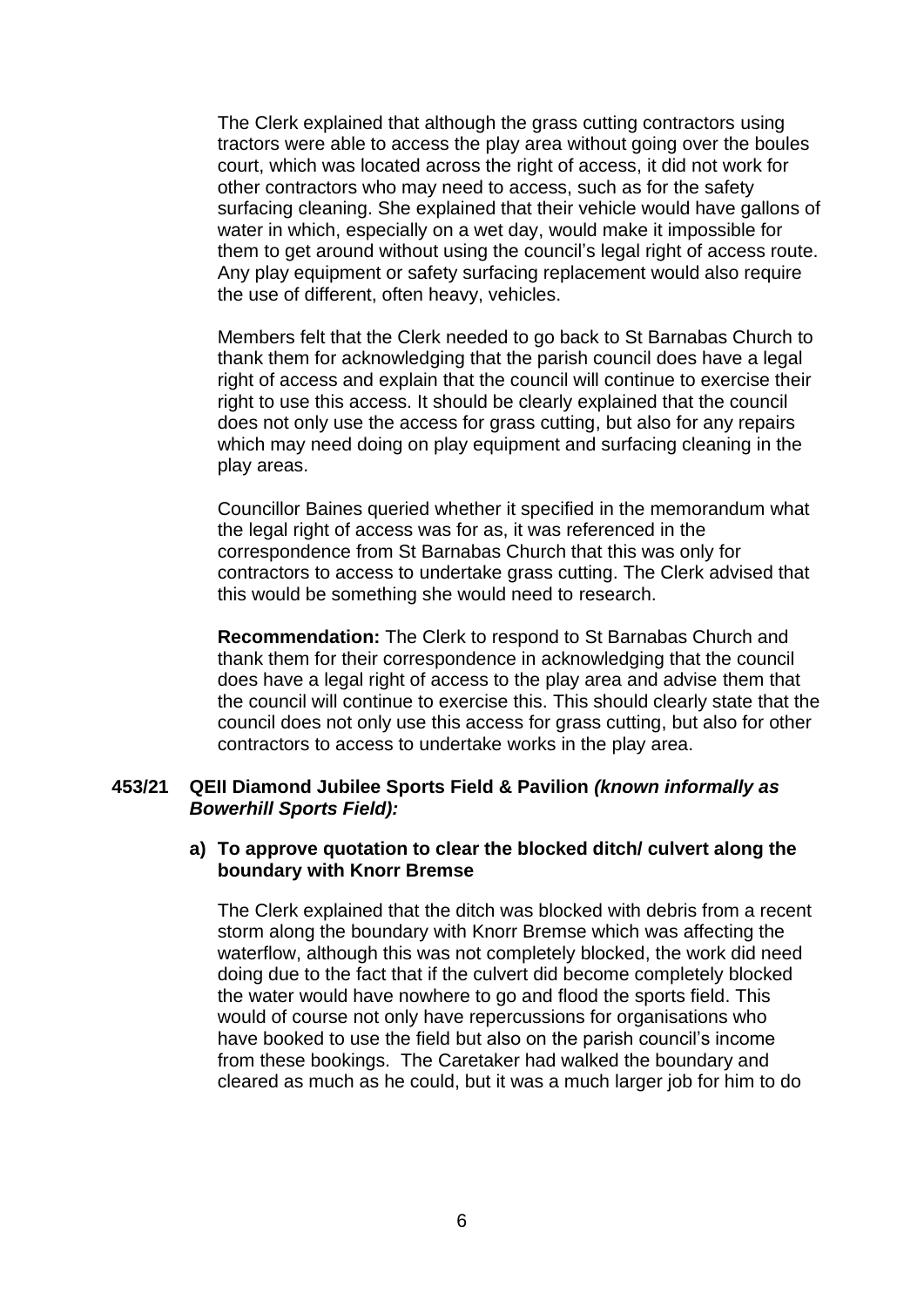on his own and following consultation with the contractors a digger was required to clear it all.

A quotation of £225 plus VAT had been received from JH Jones to undertake the clearance.

**Recommendation:** The Council approve the quotation of £225 plus VAT from JH Jones to clear the blocked ditch along the boundary with Knorr Bremse.

## **b) To approve quotation for boot wash cleaner**

The Clerk explained that some of the booked users of the sports field were using the pavilion wall to clean the mud off of their boots. The council do have an area with an outside tap with drainage so that boots could be cleaned, however this is not being used. Following conversations with people who use other sporting venues in the area it was understood that places such as Stanley Park fine their users if they clean their boots in a non-designated area. It was noted that Stanley Park do have staff onsite to supervise this, whereas the parish council does not. The Clerk was also unclear on who fines the players, whether it was the venue or Wiltshire FA. The Clerk explained that she was concerned especially when officers moved out of the building and into the Campus that this may get out of control as officer would not be around to identify these issues in a timely manner, with the parish Caretaker only attending once a week. She highlighted that as per the booking terms and conditions hirers should be taking their boots off before entering the building, but was particularly concerned, especially when the lounge/ kitchen area was available to hire out again that muddy boots would be worn when going into the building.

Officers had obtained a quote for a boot cleaner; it was clarified that this was for a boot brush cleaner as following discussions with the contractor it was felt that water ones may cause more mess so recommended a dry one.

It was queried where the boot cleaner would be located, the Clerk advised that it would need to avoid where the water fountain was being located, but still be in reach of the tap and drainage so that the area could be washed down. It was confirmed that the boot wash would be fixed to the ground.

Councillor Holt wished for the teams to be asked to use the boot cleaner instead of using the walls and suggested this should be added to the booking forms to ensure that all hirers are made aware and are using it.

**Recommendation**: The council approve the quotation from JH Jones of £380 plus VAT to install a boot brush cleaner at the Bowerhill sports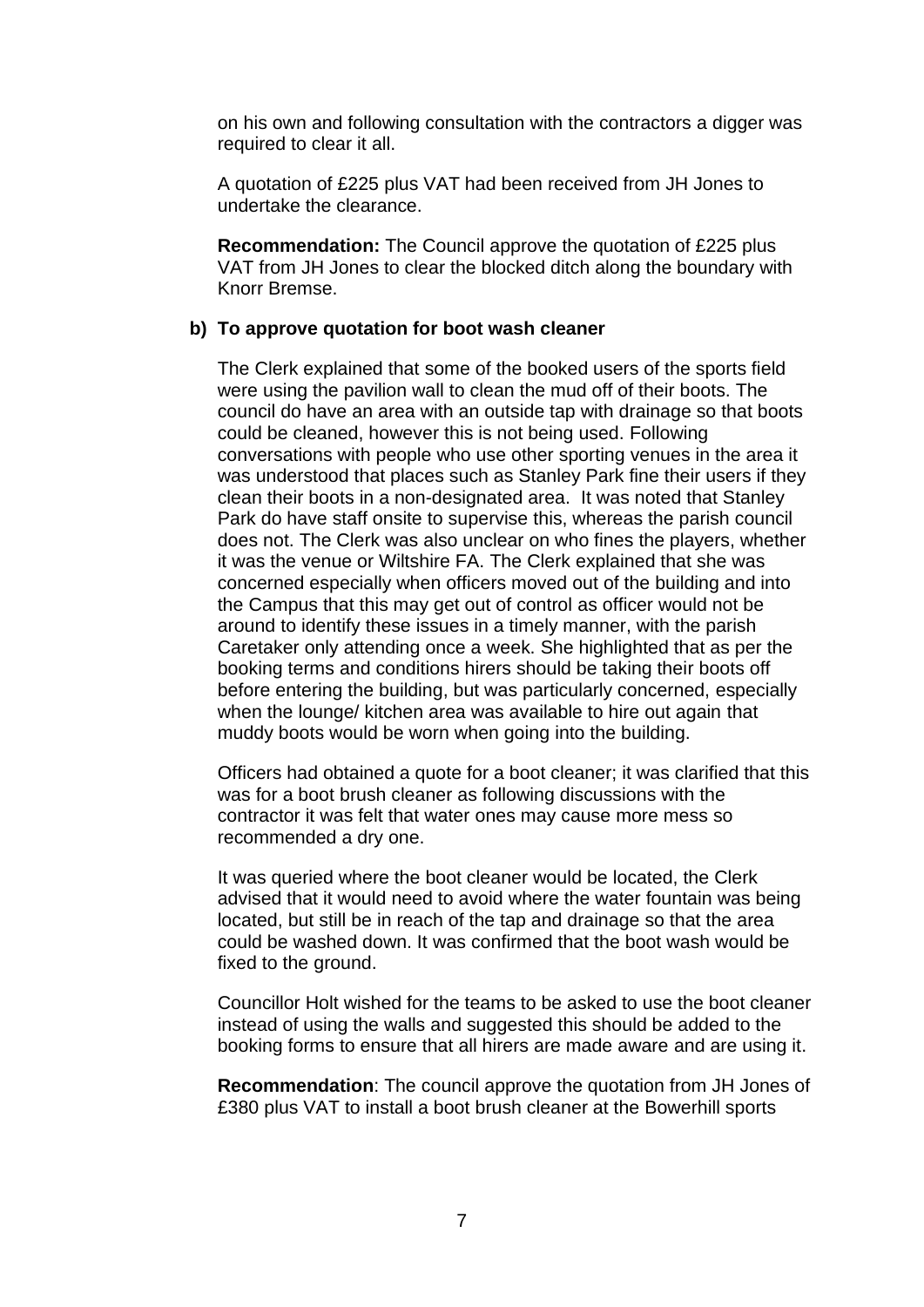pavilion. To include the use of the boot cleaner as a condition in the booking form.

# **c) To consider request for permission to undertake metal detecting on the sports field**

A request had been received seeking permission to undertake some metal detecting on the sports field. It was highlighted that it was not just a piece of land but a sports field that the council have invested a lot of money in improving the football pitches and felt that this was not an appropriate activity to be undertaken on the field.

Members felt strongly that this request should be refused.

**Recommendation:** The parish council refuse permission for metal detecting to be undertaken on the sports field.

## **d) To note recent call outs due to issues with CCTV cameras and approve quotation received for a new CCTV system**

The Clerk advised members that over the past couple of months there had been some issues with the CCTV cameras at the pavilion. Following several call outs from Kanconnections, who originally installed the cameras at the pavilion, it was now apparent that the faults cannot be repaired without replacing the cameras. Unfortunately, there was an issue with obtaining the spare parts required due to the fact that when the system was installed at the pavilion around 6 years ago highdefinition CCTV cameras were new. At the time there were two different signal formats, HD-SDI and TVI, as HD-SDI had been around for a few years and was considered as a more superior format to TVI this format was adopted.

Unfortunately, after a few years due to the higher cost of components HD-SDI was dropped and therefore new parts are unable to be obtained. A new camera can be sourced but due to the rarity, the cost of one camera would buy four new cameras in the latest available format.

A quotation of £1,350 plus VAT had been provided from Kanconnections to change the system to the latest Hikvision brand equipment. It was noted that this was at a discounted price based on them retaining the removed equipment as spares.

This price includes the following:

Replace six cameras with new Hikvision vandal domes Replace main DVR with new 16 channel Hikvision Turbo HD DVR Replace hard disk with new 8TB Segate Sky Hawk Reuse existing monitor(s) Reuse existing lockable recorder cabinet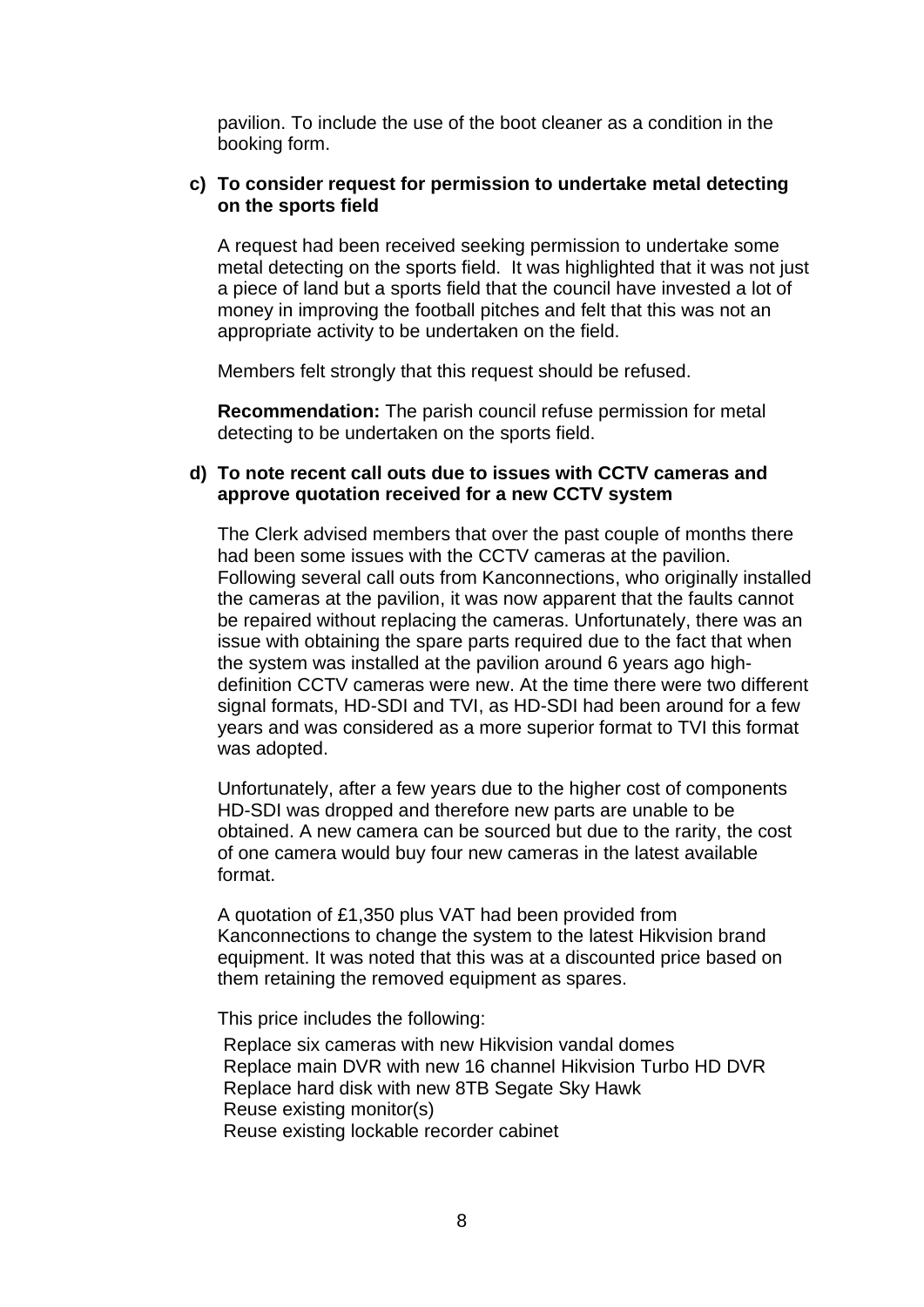Reuse existing cabling

The Clerk queried with members whether they wished for officers to obtain alternative quotes for this, or if they were happy with the quote provided from Kanconnections who currently provided this service to the parish council, as well as other services in the Pavilion building. She advised that she had contacted Councillor Patacchiola due to his professional knowledge on this type of equipment to ascertain whether he felt that this was a good system and good value for money and was waiting to hear back. Members felt that this quote should be accepted as long as Councillor Patacchiola confirms that this would be a suitable system.

**Recommendation:** To accept the quotation of £1,350 plus VAT from Kanconnection to install the latest Hikvision brand equipment.

# **e) To receive update on current bookings and review current charges**

Members received an update on the current football bookings at the sports field. It was noted that there was currently three adult football teams and one youth organisation who hire the youth pitches on a blanket booking at weekends. There had been a few complaints from teams with regards to lost balls in the bushes, but it was noted that the council had already arranged for contractors to cut back the hedges to mitigate this issue. There had been a request for an adult pitch to be moved closer to the pavilion building which would help with this issue, but this was something the council could look at at a later date when reviewing the pitch layout for the new season.

Members reviewed the current hire charges for the sports field along with the hire charges at neighbouring venues to ensure the council were still in line with these. The current charge to hire an adult pitch with the use of the changing rooms was £60 per match which was on par with the other venues in the area. It was noted that the current charge for Future of Football's blanket booking of the youth pitches every weekend was £100 per weekend. Future of Football also hire the sports field for half term training camps, evening training sessions and tournaments.

The Finance & Amenities Officer highlighted to members that they were currently charge £30 per day for the training sessions regardless of whether it was a two-hour session or an all-day camp. She queried with members whether they wished to review the charges for this as there wasn't currently a difference between an evening session and a training camp which was much longer.

The Clerk explained that Future of Football were currently hiring out the use of the toilet and also a changing room to store lunchboxes and bags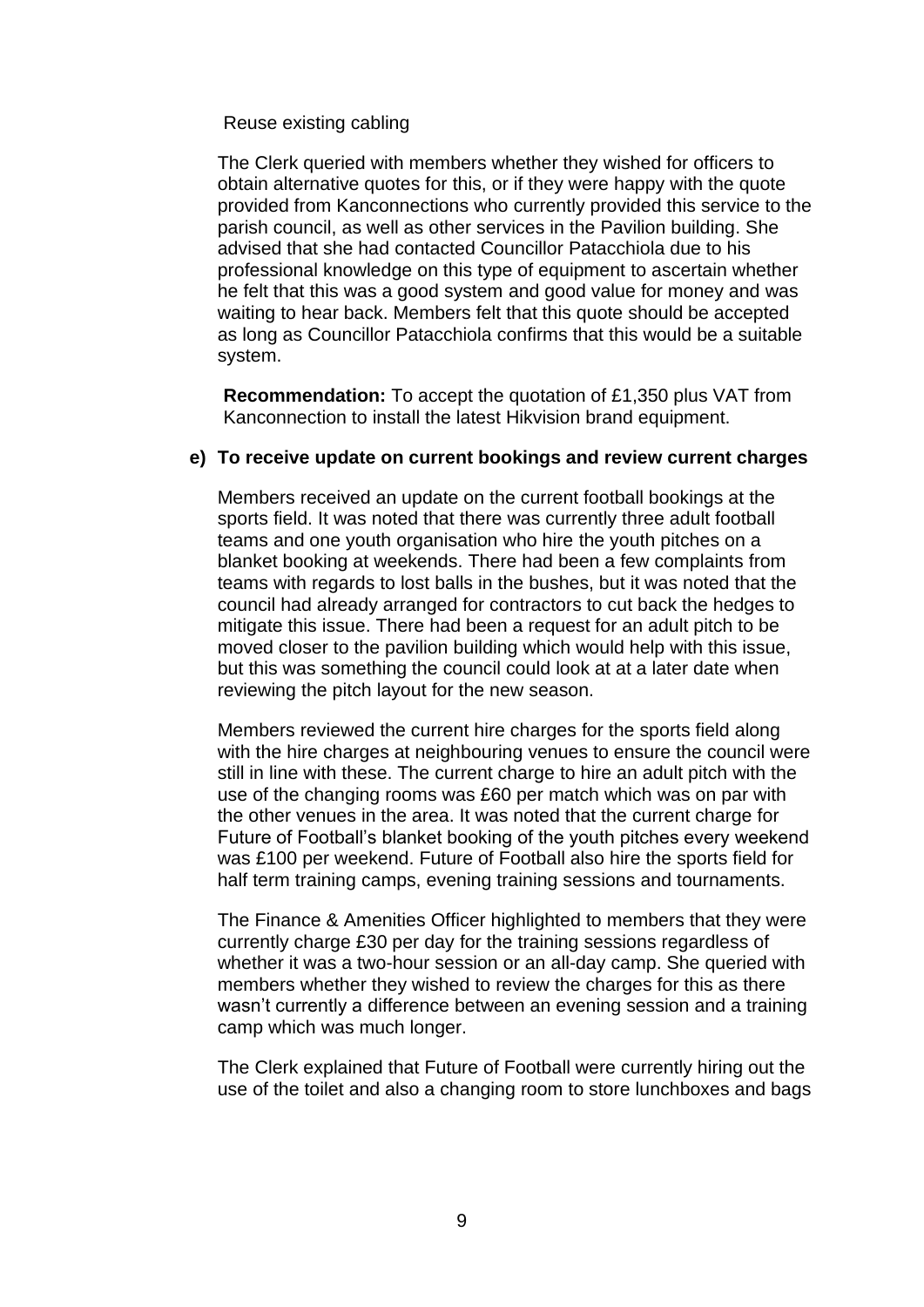on the day of the training camps, so there was an element of cost to the council for cleaning.

*It was felt by members that while discussing this agenda item this should be held in closed session as this was discussing a negotiation between the parish council and a business.* 

Members felt that the charges did need looking at, taking into consideration the current charges that Future of Football charged their users.

The Clerk advised that she understood that there were two strands to Future of Football, one was the business side and the other was the community youth football teams. She understood that the matches at weekends were not for profit, like the adult teams, whereas the training sessions and camps were the commercial element and profit making.

Members felt that the weekend blanket booking fee was set at the right amount, but the charges for training camps and tournaments where there were large amounts of people attending needed to be considered carefully. It was highlighted that although they avoid training on the pitches, they still had the use of the whole field for the whole day as well as the car park, toilet and changing rooms.

After a detailed discussion members felt that at a minimum the charge for training camps should be £100 per day which should start from 1<sup>st</sup> April and will be reviewed annually. Members felt that although this needed to be approved by Full Council on 14<sup>th</sup> March, officers should inform Future of Football of this recommendation so they have some notice before the new charges were implemented.

**Recommendation:** The council increase the charges for training camps to a minimum of £100 per day from 1<sup>st</sup> April 2022. As all of the other hire charges are in line with other local venues in the area these should not be increased.

# **f) To receive update following Water Testing visit on shower heads, and risk assessment and water heating when unmanned building**

The Clerk reported that following the monthly visit from the water testing contractor he advised that the shower heads were coming to the end of their life as they were now 6 years old and would need changing shortly. The Clerk wished to draw this to members attention now due to the fact that the Pavilion building was built at such a high specification, the shower heads were around £40 each and there was 18 of them to replace, which would be a large outlay to the council.

The Clerk advised that she had also spoken to the contractor regarding a risk assessment once the officers had moved out of the building and into the Campus. It was explained that these types of risk assessments should be undertaken every 3 years, but some insurance companies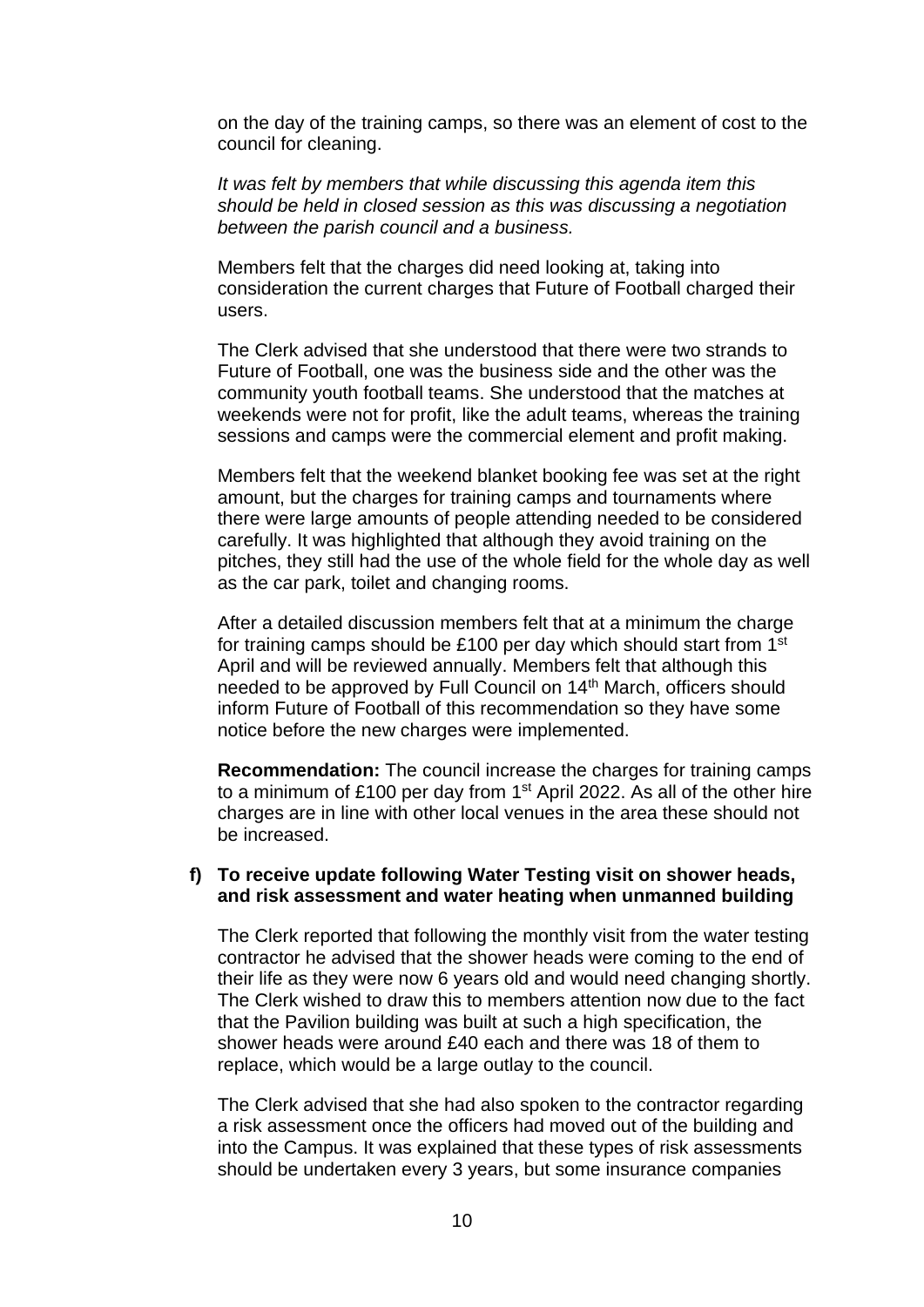are advising councils to have them done every year. The Clerk reported that the parish council's last risk assessment was undertaken in 2018 when officers moved into the building, so was now out of date, but it had previously been agreed that it would be prudent to wait until officers had moved out in the Autumn and it became an unmanned building again; as was a change of use.

The Clerk also highlighted that the council needed to be mindful of when the building become unmanned again with regards to the heating and hot water. She advised that currently the heating and water was kept on all of the time as officers were still occupying the building, but when it is only going to be used on the weekends and for school holiday camps the council may need to do some trials to see whether it was worth keeping it on all the time or only turning it on when required. She explained that she didn't currently know the most cost-effective way, as it may cost the council more if it was kept off and only put on when there were bookings rather than it being kept on all of the time at a constant temperature. They were large tanks of water to heat from room temperature, especially as they had to reach 60 degrees for a number of hours before use, to combat Legionella. This was something that the council would need to keep in mind nearer to the time.

# **454/21 Allotments**

# **a) To receive report on waiting list**

It was noted that there were currently 2 vacant plots at the allotments and 8 people on the waiting list and the Allotment Warden was in the process of showing people around the vacant plots.

It was reported that following a quarterly plot inspection undertaken by the Allotment Warden, one tenant had been identified as needing to be written to as their plot appeared untouched.

The Finance & Amenities Officer drew members attention to the fact that one tenant had not paid their rent for this allotment year, therefore, their tenancy agreement had terminated as of 1st January 2022. Unfortunately, the Allotment Warden had reported that there was still a lawnmower and some tools left in the shed on this plot. In order for the plot to be let out again, these items have been removed by the Allotment Warden and stored in the parish council shed for safe keeping. The Finance & Amenities Officer advised that she has been trying to contact the tenant to arrange for them to come and collect the items without any success at present.

# **b) To note delegated decisions made by Clerk relating to letting of plots and permissions given for greenhouses/sheds**

It was noted that under her delegated powers the Clerk had approved the erection of the following greenhouses: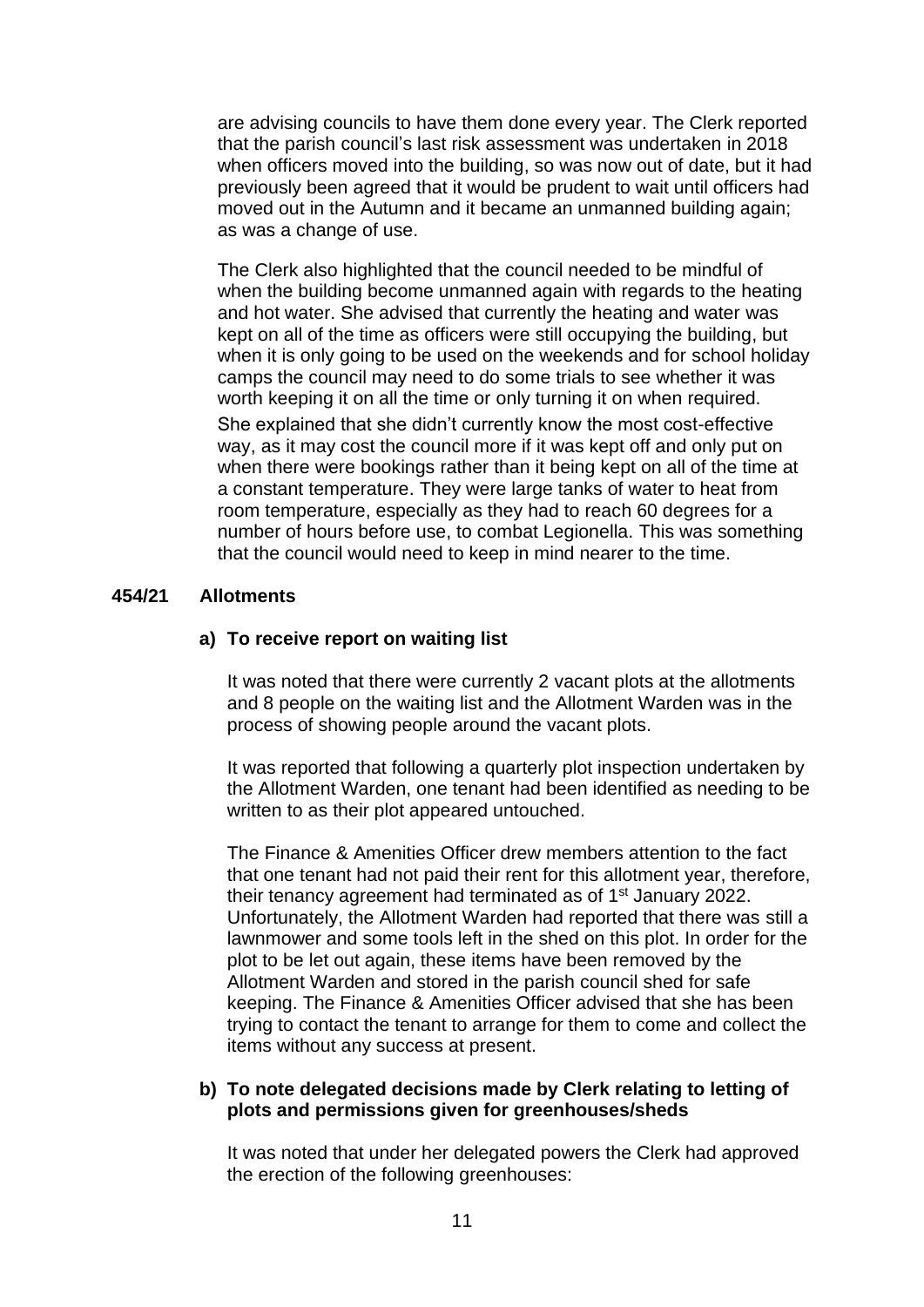Berryfield plot 11B Briansfield plot 21

# **c) To consider allotment rent charges for 2022/23**

The committee reviewed the budgeted income and expenditure for the new allotment year starting from 1<sup>st</sup> October 2022. The budgeted income for 2022/23 was £2,483.00 with the expenditure being budgeted at £2,011.75. The Clerk advised members that although under allotment law they are unable to make a profit on allotments, they can invest any surplus into the sites, and it was unknown whether it would be a hot, dry summer which would increase the water usage. It was also noted that with regards to income, non-residents of the parish were charged double the residential rate so this could fluctuate depending on whether a resident or non-resident takes on a plot during the year.

Members felt that as the council budgeted income and expenditure shows that they were covering their costs it was not justified to put up the allotment rent for the allotment year 2022/23. It was noted that the residential price for a 5 perches plot was £30 and non-residents of the parish pay double this rate.

**Recommendation:** The allotment rent for the allotment year 2022/23 is not increased and stays at £30 per a 5 perch plot, with non-residents of the parish paying double this rate.

# **d) To consider request from allotment holder for a greenhouse larger than the permitted size**

A request had been received from the tenant of plot 3 on Brainsfield to erect a greenhouse larger than the permitted size. It was noted that as per the tenancy agreement the maximum permitted size was 6ft x 6ft, with the tenant of this plot requesting to erect an 8ft x 6ft.

Members felt that this request should be approved.

**Recommendation:** To approve the request from plot holder 3 on Briansfield to erect an 8ft x 6ft greenhouse on their plot.

# **e) To consider whether ponds should be permitted at the Allotments**

It was explained that whilst the Allotment Warden was undertaking his weekly duties at the allotments, he was approached by an allotment holder requesting a small pond on their plot. The Finance &Amenities Officer reported that this request had not been made to officers via the office. She discovered while talking to the Allotment Warden that there were a few other allotment holders who already had ponds on their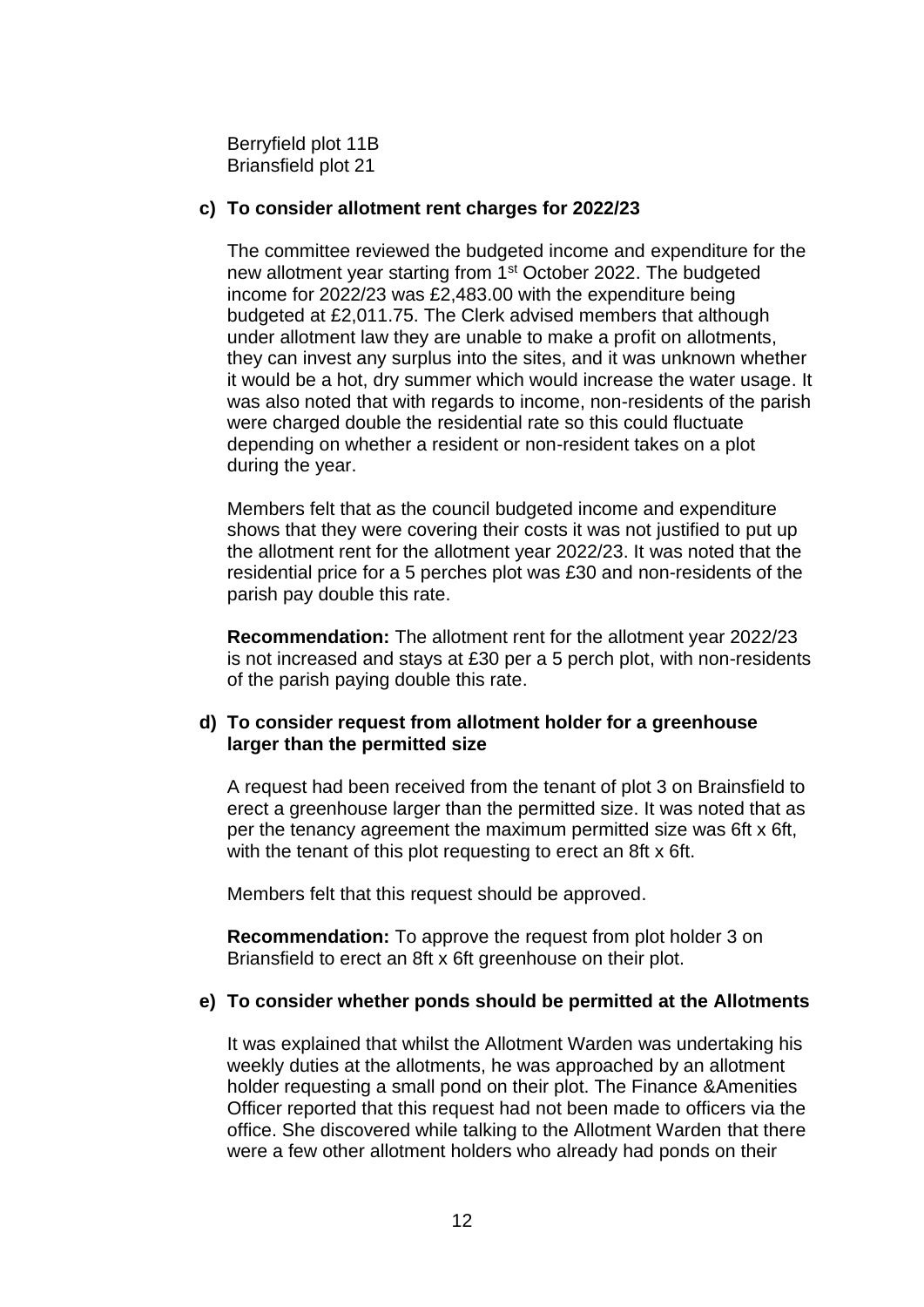plots. It was noted that no request for permission had been made to the office for these ponds.

Members were provided with a copy of the guidance and advice from the Allotment Regeneration Initiative around ponds and advice on how to make them safe.

It was explained to members that although there were rules around erecting structures such as sheds and greenhouses, there was currently no parish council rules around whether plot holders were allowed to have ponds.

The Clerk advised that the main concern was the health and safety of other users, particularly children as the allotments was a public space. She explained that the council had previously refused a request to have bees at the allotments due to the fact that they go in a straight line to their hive, which may have a detrimental effect to anyone who gets in their way, especially a child. She felt that this was a similar request to this.

After a discussion members felt that given the health and safety risk involved with ponds and the fact that the allotments were a public space, the council should not allow them at the allotments as the health and safety of all could not be guaranteed. It was felt that the allotment rules needed to be revised to clearly state that ponds are not permitted at the allotment gardens at all. Members agreed that tenants needed some notice of this revision so felt that this should be effective from the end of April after the Easter break.

Officers would need to establish from the Allotment Warden which plot holders had ponds, so that they could be informed that the council are clarifying their rules that ponds are not permitted at the allotments as it's a public space.

**Recommendation:** The council revise their tenancy rules to clearly state that ponds are not permitted at the allotments due to the health and safety risk they pose. This to be effective from 25<sup>th</sup> April 2022 after the Easter break.

## **455/21 Shaw Village Hall and Playing Field**

# **a) To note steps already undertaken regarding the land registration**

## *Held in closed session*

The Clerk advised that she was in the process of registering the Shaw Playing Field land with the Land Registry. It was noted that the council had instructed the Clerk to undertake this just before the first lockdown in March 2020, however due to more pressing matters at the time, this task was put on hold. She advised that solicitors were currently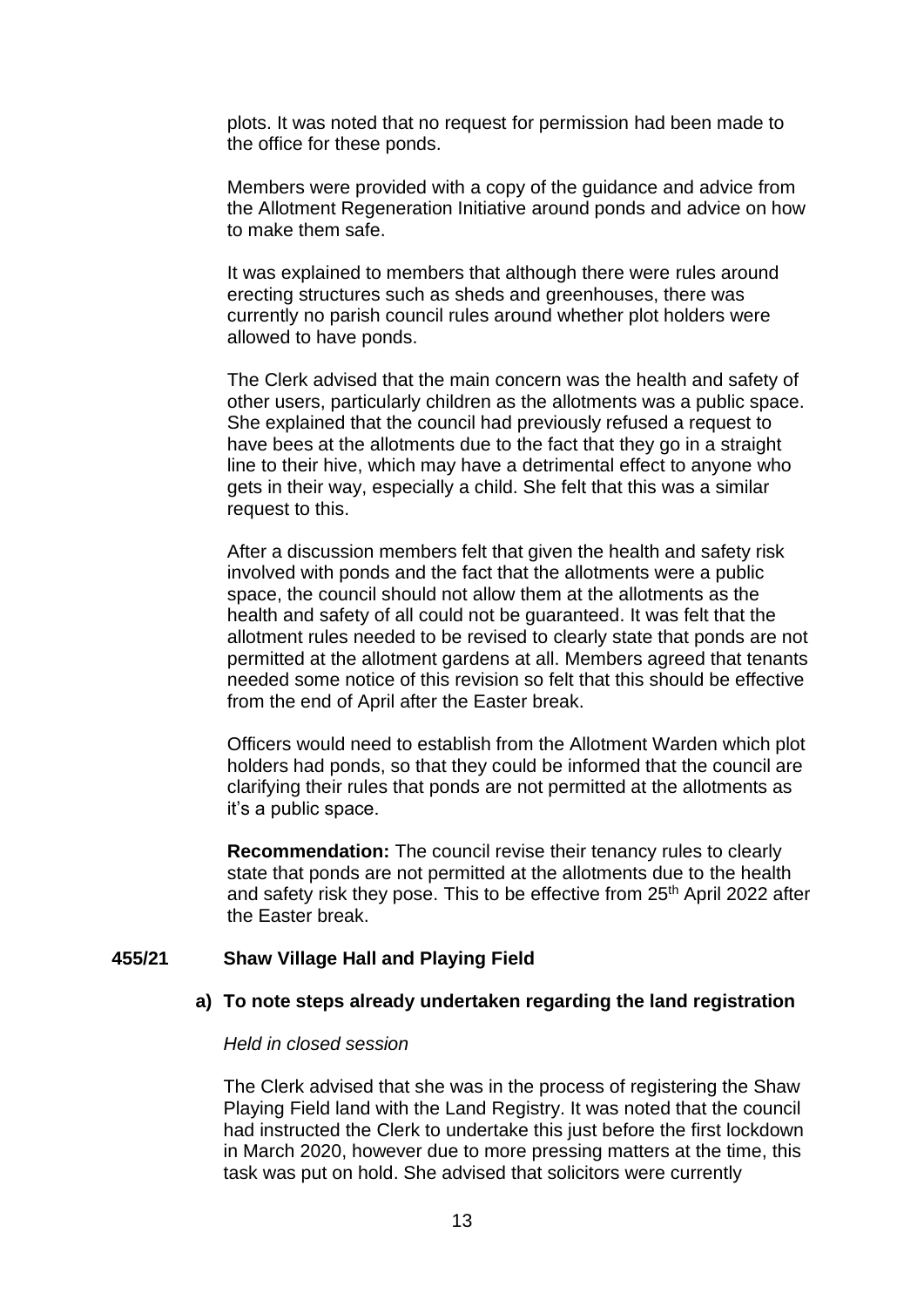undertaking this work, however this was not as straight forward as first thought due to the fact that the original access to the land was via the track next to Shaw Lodge. In the early 1960s due to the construction of the Beeches development, which had two phases, in order to connect the two together the developers needed a narrow strip of land off of the playing field to allow for construction of the road. This was purchased from the parish council in the mid-60s along with the construction of a car park and new entrance off of the new road for the village hall site. Unfortunately, the solicitors don't appear to hold these records and they don't seem to be in the office archive. The Clerk advised that they may be in the Chippenham & Swindon archive so could be checked there.

The Clerk wished to update members on the progress of this due to the fact that it was some time ago since the council had approved to do this and would be liable for the legal fees.

# **b) To consider whether a building valuation should be done on the village hall**

The Clerk advised that she had received a guidance note from the insurance brokers to advise that councils needed to be careful with regards to valuations of buildings to ensure that they were insured for the correct reinstatement amount. It was noted that the last building valuation on Shaw Village Hall and the Bowerhill Sports Pavilion was last undertaken in 2015.

The Clerk had spoken to the internal auditor who advised that buildings should be valued every 5 years, so this was overdue. It was also noted that this was a question asked by the insurance brokers last year who also advised that it should be done every 5 years. The Clerk advised that each year the insurance value is uplifted by the index linked percentage, but a building valuation is there to provide a more accurate value. She explained that the internal auditor advised that the council could get a local survey to do the valuation and then a desk top exercise could be done in later years.

The Clerk highlighted that although Shaw Village Hall insured the building it was the parish council's responsibility, under its lease, to ensure that it had adequate insurance. It would be the parish council's responsibility to pay for the valuation and advise the Shaw Village Hall Management Committee of this to make sure the building is insured for the correct amount.

The Clerk has spoken to the contractors who are building the new Berryfield Village Hall to determine how to establish the building's rebuild value. She explained that this was done by the cost of building the hall minus professional fees to get the value.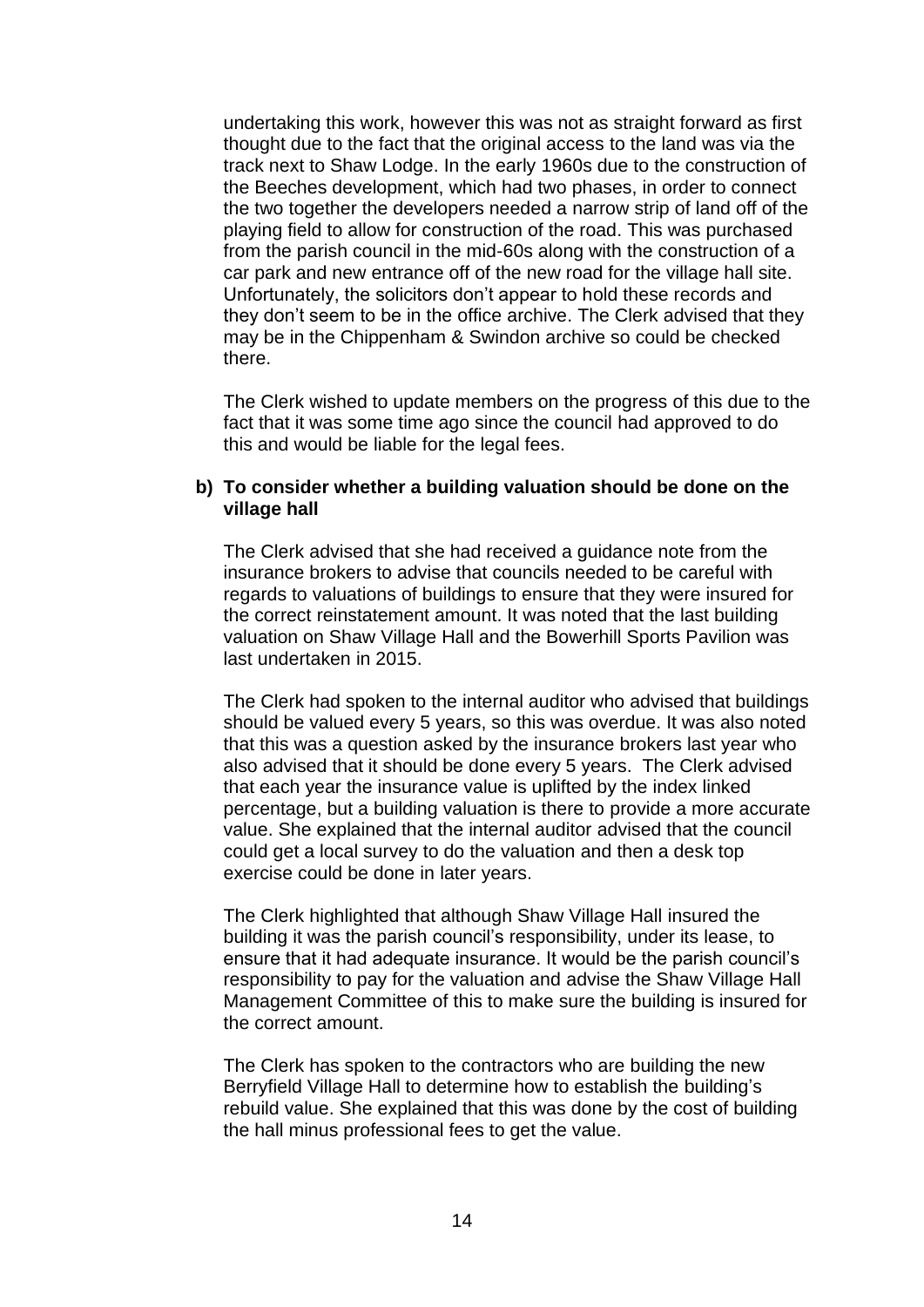Members felt that all village halls in the parish should be made aware of their responsibilities with regards to building valuations and ensure that they have adequate cover to cover the reinstatement costs.

**Recommendation**: The parish council arrange for building valuations to be undertaken for both Shaw Village Hall and the Bowerhill Sports Pavilion.

# **c) To note correspondence received from Shaw Village Hall regarding the status of their insurance claim for the gable wall damage**

#### *Held in closed session*

The Clerk reported that she had received some correspondence from the Shaw Management Committee with regards to the insurance claim made for the gable wall on the changing room side of the building. The Clerk explained that the current update on this situation was that the insurers have come back to say that the damage was due to a structural defect and therefore the Management Committee would unlikely be able to claim through the insurance. The Management Committee are waiting for this to be confirmed in writing.

It was noted that the council had already gone back to the Shaw Village Hall Management Committee to state that when the hall was built in 1976 it was built to the building regulations at that time, therefore strongly refute the claim that it was built with a structural defect.

The Clerk advised members that Councillor Baines had found some evidence in the Minutes from the mid 1970s that someone from Wiltshire Council had come out and inspected the building to sign off on a grant payment and therefore this was evidence that it was built to the building regulations otherwise this would have not been signed off at the time. Members felt that the Management Committee needed to be robust with the insurance company on the basis that when the building was built various grants were obtained and a condition of these was that the building was inspected before the money was paid. It should be acknowledged that the inspections were undertaken by professional people at the time, and they were satisfied that the building was correctly constructed.

Members wished to ensure that the building was safe and usable while these discussion with the insurance company were ongoing. The Clerk confirmed that the Management Committee had arranged for some scaffolding to be put up to ensure its stability until the repair works could commence. She advised that the preschool was still able to continue in the hall, however they have had to create a new fire exit through the car park to exit safely from the garden area. She explained that the preschool is in the building all of the time apart from the school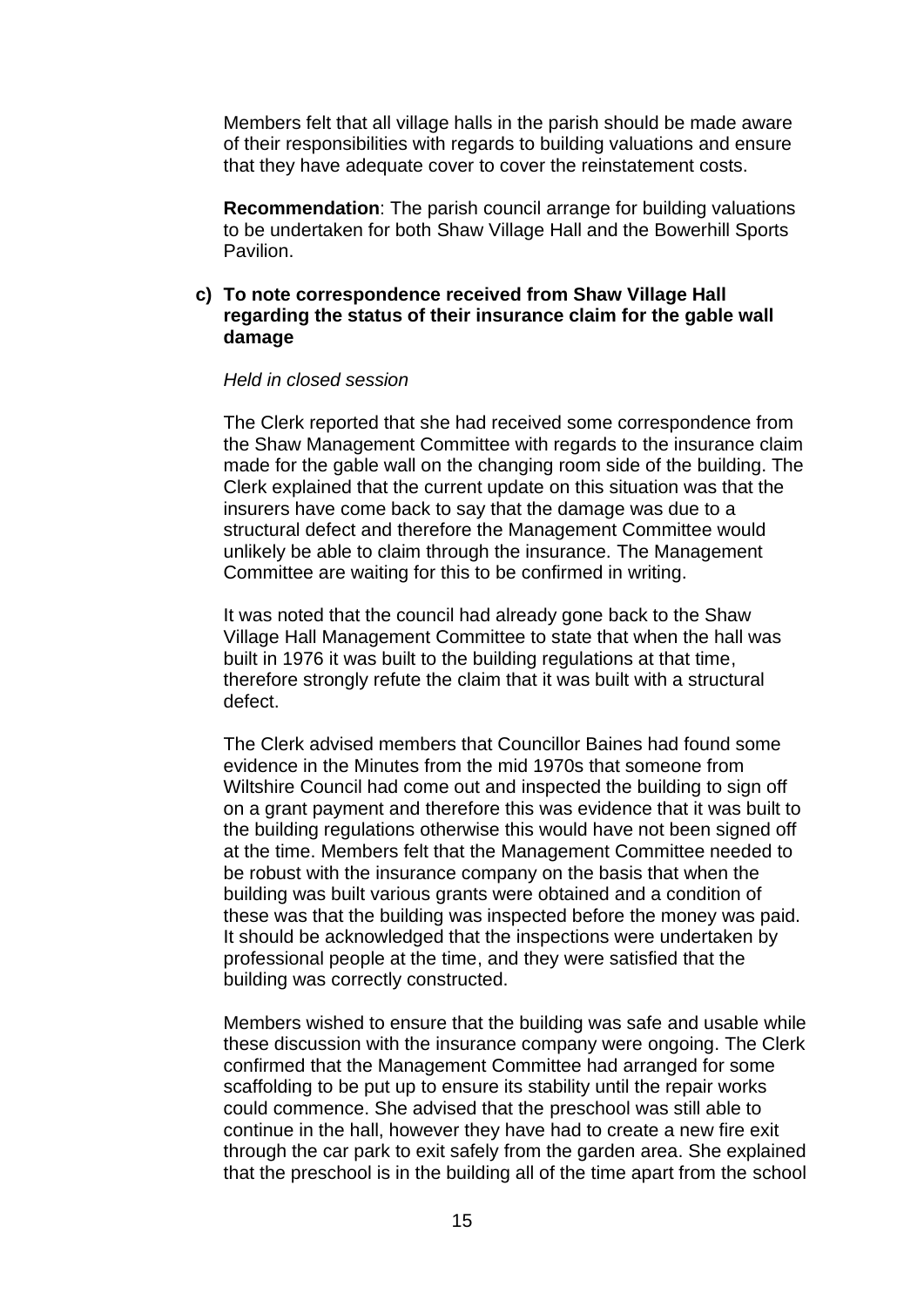holidays, therefore the Management Committee were very keen to get the repair works done in the Easter holidays so that there wasn't any disruption to the pre-school.

Members understood that the Shaw Management Committee had put in a grant application to the parish council for the cost of the repair works which the Finance Committee would be reviewing on 7<sup>th</sup> March at the grant meeting.

It was felt that until the position of the insurance was clarified this committee could not make a recommendation on the way forward so noted this latest update.

## **d) To consider request for permission to plant trees/ wildflower area**

The Clerk explained that the Shaw Management Committee has asked for permission to plant some trees and create a wildflower area on the playing field similar to the one at Shurnhold Fields. It was advised that this would be in the bottom righthand corner near where the gym equipment is located so that it is away from the football pitch.

The Clerk explained that the initial idea was to plant some trees at the jubilee event which was being held in the summer, however she has advised them that it was not best to do this in the summer and instead a better time of year would be in November time; the Queen's Canopy planting and the Woodland Trust were advising for Jubilee planting to be done October – December 2022. CAWS (Community Action: Whitley & Shaw) were also working in conjunction with Lowden Garden Centre for some specimen tree planting in the two villages.

The Clerk advised that following this request she had spotted some grant funding for publicly accessible gardens and wellbeing funds from the RHS and National Garden Scheme which expired shortly, so had forwarded this to the Committee to apply directly as looked appropriate. The vision was also for some planters for some vegetables and to get the children from the preschool involved.

The Clerk advised that the Management Committee were looking for permission in principle as they didn't want to do anymore work on this idea if the parish council did not wish to give permission for this.

**Recommendation**: The council agree in principle for the Shaw Management Committee to create a wildflower area and plant some trees in the bottom righthand corner of the playing field.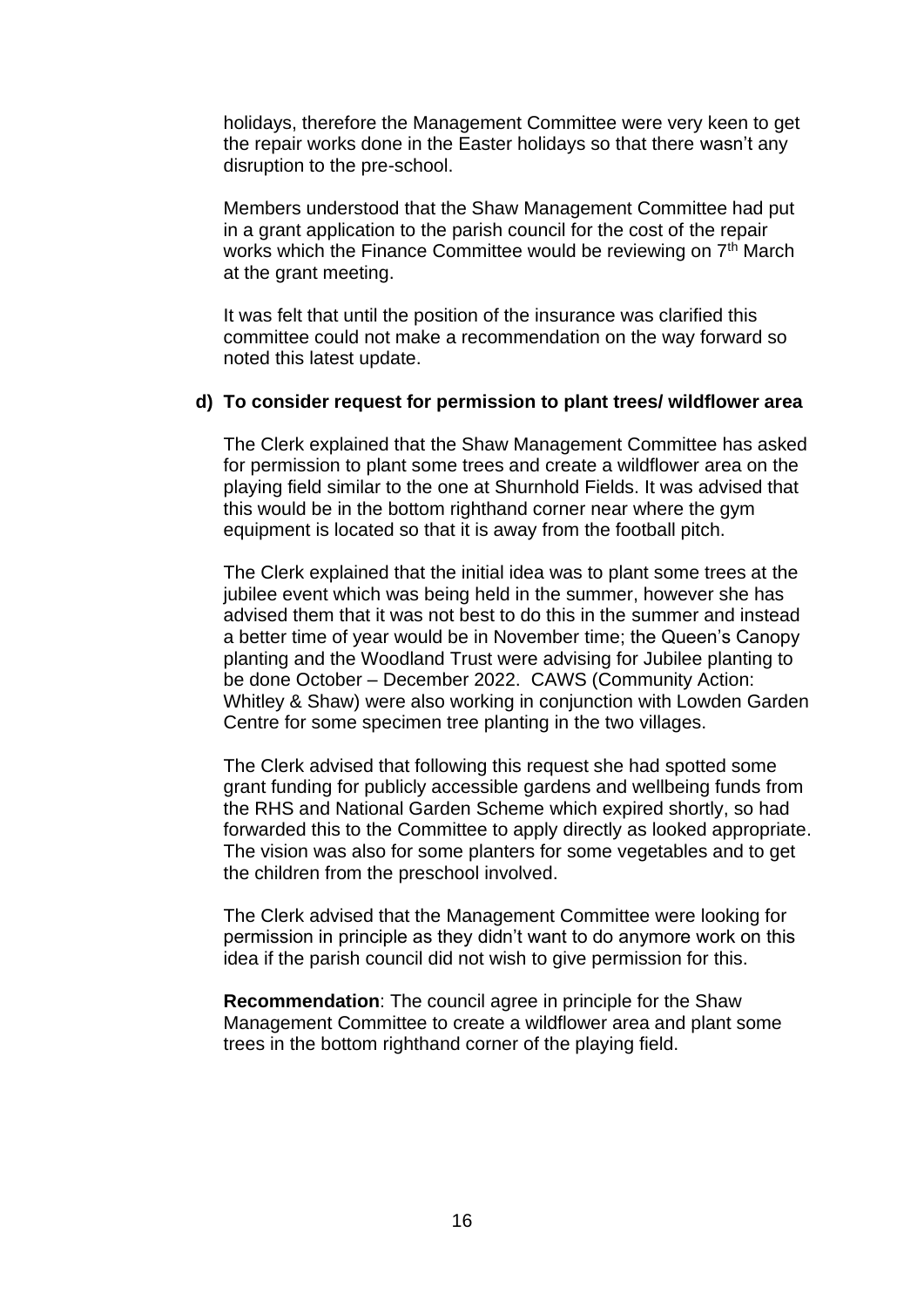# **456/21 Defibrillators:**

# **a) To review price comparison received for new defibrillator model in comparison to the current model and consider which model should be purchased to be located in the Pathfinder Place development**

The Clerk explained that the parish council has received a kind offer of a donation from someone who lives in Wellington Square in Bowerhill who would like to pay for a defibrillator to be installed in the area. The most suitable area was considered to be the new Pathfinder Way housing development and the parish council have suggested for a new defibrillator to go next to the bus shelter.

It was explained that following conversations with Community Heartbeat Trust there was a defibrillator on the market which did not need an electricity supply and was also suitable for use on children. It was noted that the parish council had previously resolved to purchase child pads for all of its current defibrillators in the parish, but this new model had one set of pads which could click into either a child or adult setting. This was a new model that the parish council were interested in for the eventual replacement of their current models when at end of life.

The Clerk had asked Community Heartbeat to give a price comparison between the current model and the new model. It was noted that with the new model the council would only need to purchase one set of pads, whereas with the current model two sets were required for an adult and child.

The costs for the defibrillators were as follows:

| Lifeline View Semi Auto (current model) | £ $995.00$ plus VAT |
|-----------------------------------------|---------------------|
| Zoll AED 3 Semi Auto Defib (new model)  | £1,400.00 plus VAT  |

It was noted that any new defibrillator purchased would also need the following additional items:

| Thermal bag                                | £ 55.00 plus $VAT$ |
|--------------------------------------------|--------------------|
| Locked cabinet                             | £695.00 plus VAT   |
| Set of signs                               | £ 35.00 plus VAT   |
| Rescue safety kit (high viz, torch & sign) | £ 15.00 plus $VAT$ |
| Defibrillator post                         | £210.00 plus VAT   |
| Annual support costs                       | £165.00 plus VAT   |

# **Total £1,175.00 plus VAT**

Including all of the aspects above the total purchase price for these defibrillator models would be the following: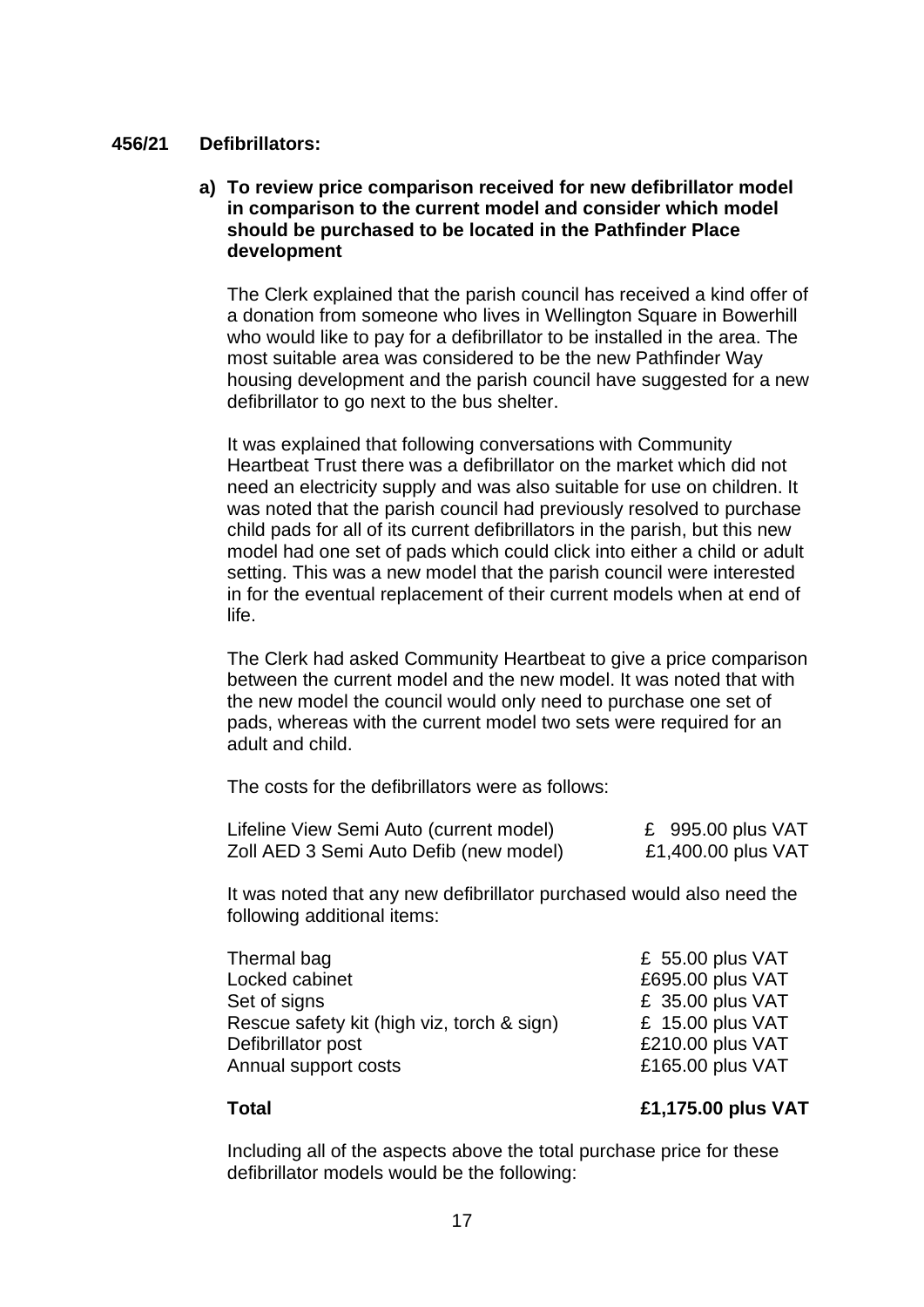Lifeline View Semi Auto (current model)  $E2,170.00$  plus VAT Zoll AED 3 Semi Auto Defib (new model)  $\qquad 2.575.00$  plus VAT

The Clerk advised that all of the current defibrillators in the parish had a sign above them with the parish council's contact details on so this would be an additional charge as well as the installation of a post. It was noted that a lifespan of a defibrillator was now between 8-10 years.

The Clerk advised that although the Zoll model was more expensive for the initial outlay, the benefits of it should offset the initial cost as pads had to replaced every two years, and with the Zoll model only one set per defibrillator was required. She wished for a steer from members as to what model they wished to purchase. Members acknowledge that the biggest benefit of the Zoll model was that it didn't require an electricity supply and felt that this would be a good opportunity to try out the new model so that when all of the other defibrillators in the parish needed replacing the council would have a good idea on how well it worked.

The Clerk advised that she would need to go back to the donor to make sure that she was happy with the cost of the new model and explain how it worked. Members felt that the parish council should cover the cost of the annual support fees.

**Recommendation:** The parish council purchase the Zoll AED Semi Auto defib from Community Heartbeat at a cost of £2,575.00 to be sited outside the bus shelter on Pathfinder Place with the capital cost to be paid for by a donor. The parish council to pay for the £165 annual support cost for this defibrillator.

# **b) To consider whether a PIR light should be purchased to go above the defibrillator at the Bowerhill Sports Pavilion**

The Clerk advised members that when the defibrillators were installed around the parish a PIR light, which is a motion sensor was also installed above them. This was to ensure that there was adequate lighting for someone to be able to key in the code on the cabinet in an emergency in the dark. The Clerk explained that at the time this was not installed above the one at the Bowerhill Sports Field as there were already motion sensor lights around the building, but has since discovered that when she was trying to access the defibrillator one evening to collect some keys, she had difficulty seeing the key pad. She felt that in an emergency this would delay the response time significantly.

Members felt that given the issue highlighted by the Clerk, the parish council should purchase a PIR light to go above the defibrillator at the Bowerhill Sports Field.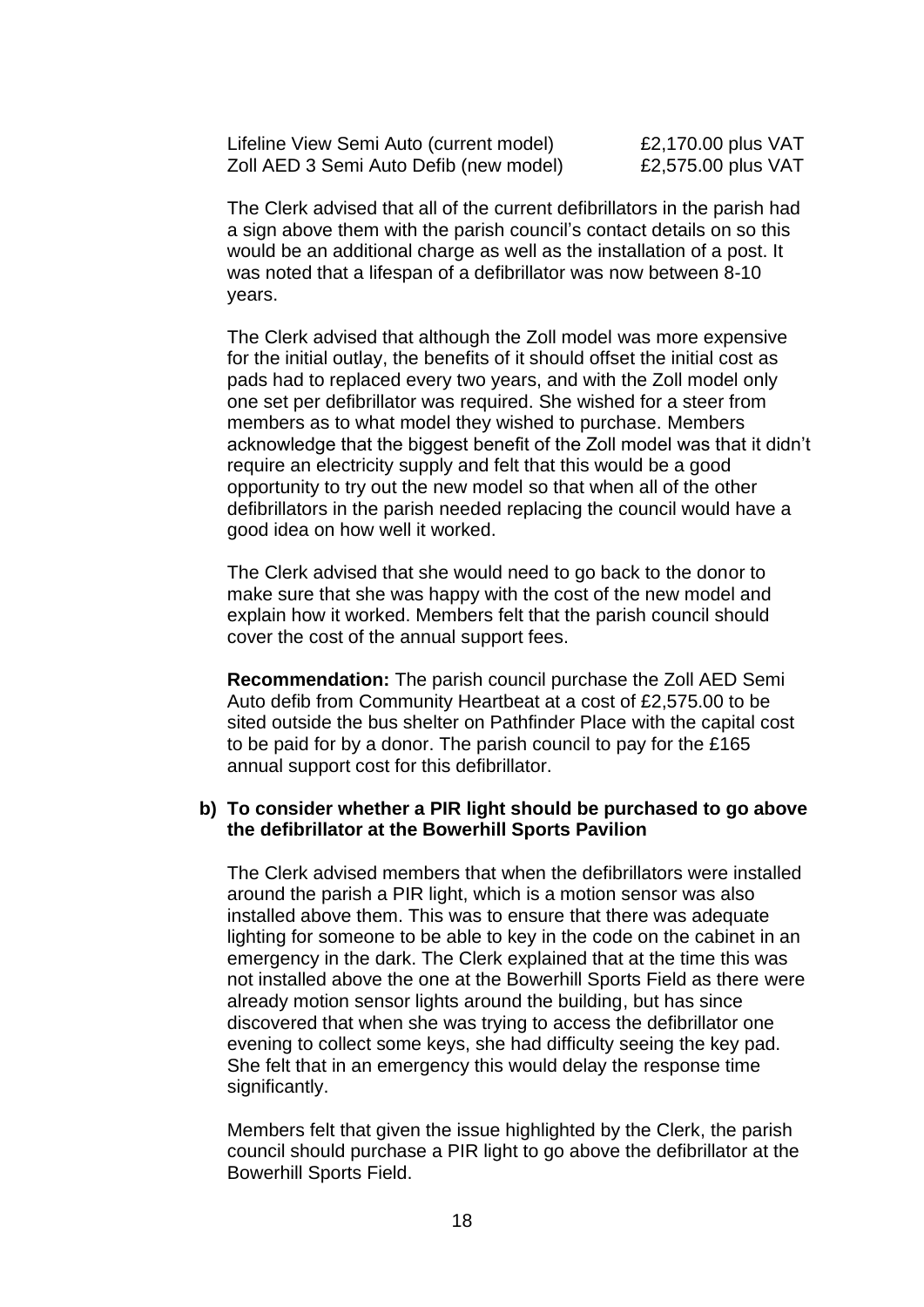The Clerk also made members aware that since writing this agenda the motion sensor lights are not coming on around the pavilion building at night, which made it very difficult for officers to lock up in the dark. She suggested that there may be a benefit for the works on this to be done at the same time as the installation of a PIR light above the defibrillator.

**Recommendation:** The parish council purchase a PIR light to go above the pavilion defibrillator and to do this at the same time as repairing the issue with the motion sensors around the building.

## **457/21 Noticeboards:**

# **a) To consider request to move the noticeboard outside of the Pilot pub to a new location**

It was noted that the council had previously discussed this agenda item twice and at the time it was felt that the council do not replace the noticeboard outside of the Pilot Pub as there wasn't a suitable location for it to be sited and the cost of legs for the board would be considerably more expensive.

It was noted that this noticeboard was smaller than the other boards around the parish. Councillor Shea- Simonds who puts up the council's notices and posters has raised the issues with this noticeboard on several occasions. Councillor Pafford explained that he had seen Councillor Shea- Simonds one morning and noted that he was trimming back the foliage so that it did not obscure the notices.

Councillor Shea- Simonds has highlighted in his correspondence to the Clerk that the board is not big enough for the amount of council notices required to go in there, furthermore he feels that the board needed to go in another location so that it was more visible. Members noted that the council previously received permission from the landowners of the Pilot pub to reposition the board on the outer edge of the pub facing Tesco's, however the pub have now constructed a seating area outside so this location was no longer viable.

The Clerk advised that the council have previously sought permission from Tesco for it to go on their wall, however they did not wish to give permission for this.

Members discussed suitable locations for where a noticeboard could go. Councillor Chivers suggested the green opposite the pub which was understood to be Wiltshire Council owned land.

Members considered whether to relocate the one outside of the pub or purchase a new one. It was felt that due to the fact that this board was small and was now showing its age it should be left where it was and a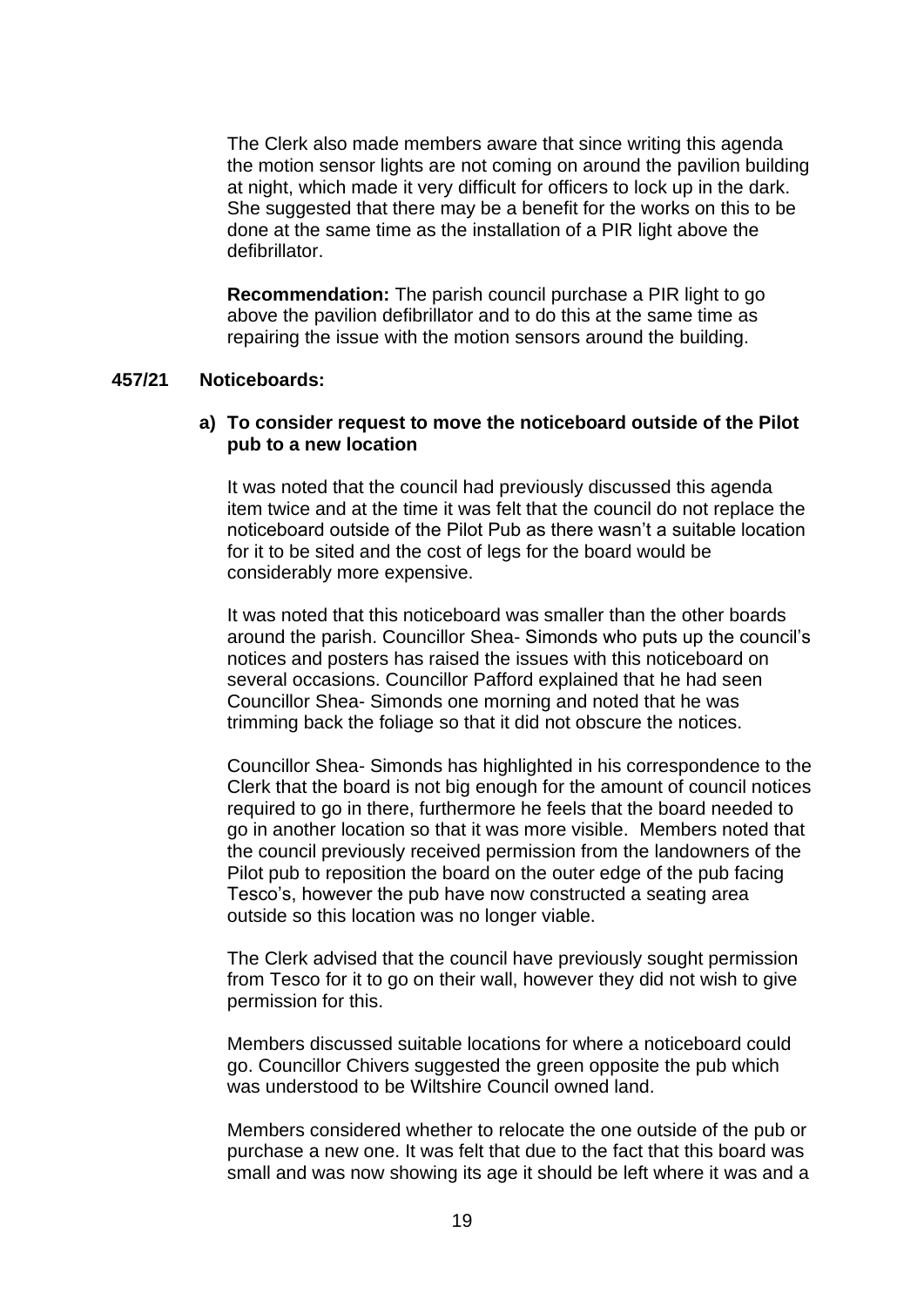new noticeboard should be purchased and tasked officers to obtain a quote to bring back to council. The Clerk suggested that the noticeboard outside of the Pilot could be used for community notices.

**Recommendation:** Officers to obtain a quotation for a new noticeboard with legs to replace the board outside of the Pilot pub. Investigations to be undertaken on suitable locations in particular whether the council could get permission for it to be located on the green opposite the pub.

# **b) To consider replacing noticeboard outside Shaw Village Hall or relocating the one outside of the library to this location**

The Clerk advised members that the noticeboard outside of Shaw Village Hall was an old wooden board and the Caretaker has undertaken several repairs on it over the years. It was now coming to the end of its life and queried whether the council could relocate the one outside of the library. She explained that when the Campus was built the library was relocating to that building therefore this noticeboard would go. She advised that the current noticeboard was a non-standard aluminium one and was old. Members felt that this board should not be moved and the council should purchase a new one with the standard model.

It was noted that this one would be positioned on the wall so would not need legs.

**Recommendation:** Officers to obtain a quotation for a new noticeboard to replace the existing board on the side of Shaw Village Hall.

# **c) To consider not using the noticeboard on the side of the Town Hall once the office has moved into the campus and relocating the existing noticeboard at the Bowerhill Sports Pavilion into the campus**

The Clerk explained that the noticeboard on the side of the Town Hall was very old and small. She explained that during a meeting with the Campus team she had enquired as to whether the council could have a noticeboard outside of their office which they were currently investigating. She suggests that the one outside of the pavilion, as it would no longer be the office, could be relocated to the site.

She has also asked the Campus team whether they would be putting a noticeboard in the lobby area at the entrance to the Campus building which could be for community notices.

**Recommendation**: The council relocate the noticeboard outside of the pavilion to outside of the new office in the Campus.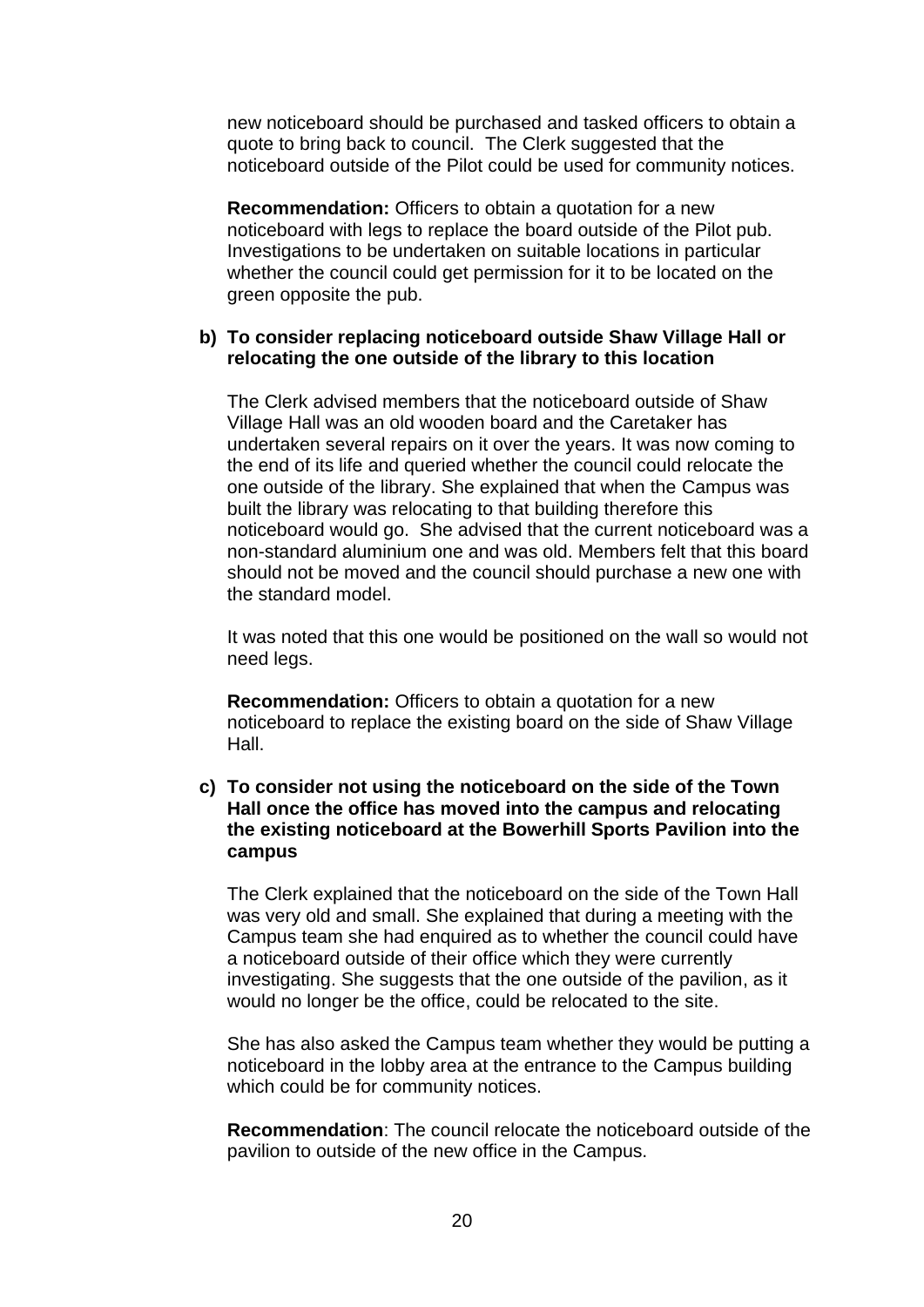## **458/21 Bus shelters:**

## **a) To consider how to cover/remove graffiti from Semington Road bus shelter**

The Clerk explained that the Caretaker has attempted removing the graffiti in the bus shelter, however due to the size a large amount of graffiti remover would be required. She suggested that the council could purchase some magnolia/whitewash and paint over it which would be a much cheaper option, but wanted to check with members that they were happy with this way forward.

**Recommendation:** The council to purchase some suitable magnolia/ whitewash to paint the inside of the bus shelter.

## **b) To consider request from resident to permanently remove Semington Road bus shelter**

Members noted that this request had been received from the same resident on several occasions and the parish council have previously refused this request.

It was highlighted that this bus shelter was still regularly used.

Members felt strongly that this request should be refused.

**Recommendation:** The Clerk to send a letter to the resident to refuse their request to permanently remove the Semington Road bus shelter.

## **c) To consider concerns raised by caretaker of safety cleaning out bus shelter opposite George Ward Gardens**

The Clerk advised that the Caretaker had highlighted a concern with regards to safety when stopping to clean out the bus shelter opposite George Ward Gardens. It was explained that due to the fact that there was no parking nearby, he has to stop on the side of the road which was an A road and caused a hold up. Members agreed that this was unsafe on the highway and discussed other ways of how this shelter could be cleaner out. It was suggested that this could be added to the Parish Steward list as a standing item so this can be cleaned on a regular basis. The Parish Steward is qualified to work on the highway.

**Recommendation**: The council add the cleaning of the inside of the bus shelter opposite George Ward Gardens as a standard item on the Parish Steward list.